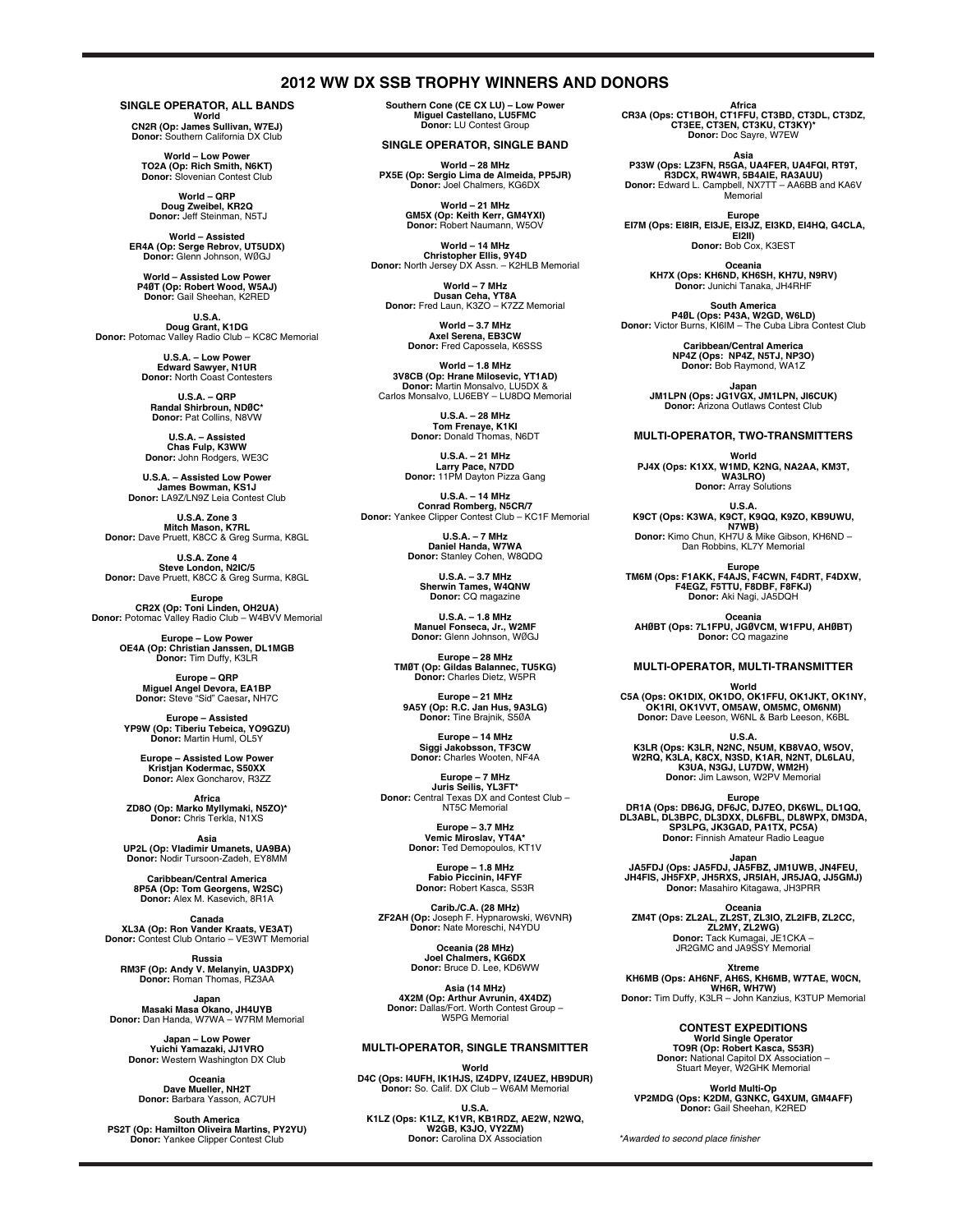### **2012 CQ WW DX SSB WORLD TOP SCORES**

| <b>SINGLE OPERATOR</b>                            |  | OK1HFP10,848                               |  |
|---------------------------------------------------|--|--------------------------------------------|--|
| <b>HIGH POWER</b>                                 |  | OK1XC9,100                                 |  |
| <b>ALL BANDS</b>                                  |  |                                            |  |
| CN2R (W7EJ)16,026,725                             |  | <b>SINGLE OPERATOR LOW</b><br><b>POWER</b> |  |
| 8P5A (W2SC) 15,793,964<br>UP2L (UA9BA) 12,286,230 |  | <b>ALL BANDS</b>                           |  |
| CR2X (OH2UA)12,195,795                            |  | TO2A (N6KT)7,897,578                       |  |
| XL3A (VE3AT) 11,882,025                           |  | EF8R5,824,640                              |  |
| 403A (ES5TV) 11,144,378                           |  | 3V8BB (KF5EYY) 5,528,813                   |  |
| P3F (MØDXR)11,013,212                             |  | N1UR4,213,924                              |  |
| NH2T (N2NL) 10,090,710                            |  | VP9I (N1SV)3,795,930                       |  |
| T09R (S53R)9,922,518                              |  | OE4A (DL1MGB) 3,690,528                    |  |
| LX7I 9,782,010                                    |  | LY9A 3,244,440                             |  |
| 28 MHz                                            |  | DJ5MW 2,674,100<br>N5AW2,596,044           |  |
| PX5E (PP5JR) 2,753,100                            |  | YLØY (YL2GQT) 2,263,470                    |  |
| EY8MM 1,851,057                                   |  |                                            |  |
| LU7HN1,342,935                                    |  | 28 MHz                                     |  |
| PX2B (PY2LED)1,340,427                            |  | A65BB (S57CQ)1,333,402                     |  |
| TMØT 1,086,120                                    |  | EA8TX 940,752                              |  |
| ZF2AH (W6VNR) 1,073,806                           |  | PU2LEP892,308                              |  |
| XP1A (0X3KQ) 1,071,042                            |  | UK9AA824,212                               |  |
| K1KI 1,049,238                                    |  | E74A684,634                                |  |
| W4ZV 1,009,491<br>VP5/K9PPY 1,004,918             |  | FY1FL631,680<br>N800/5 566,352             |  |
|                                                   |  | UA90MT519,012                              |  |
| 21 MHz                                            |  | HI3EPR493,580                              |  |
| GM5X (GM4YXI) 1,758,234                           |  | PY2MTS471,779                              |  |
| PW5G (PP5WG)1,585,665                             |  |                                            |  |
| 6V7S (RK4FF)1,455,246                             |  | 21 MHz                                     |  |
| 9A5Y (9A3LG) 1,349,979                            |  | FY5KE (FY5FY) 1,651,590                    |  |
| CS2C (OK1RF)1,275,850                             |  | HI3K696,592                                |  |
| OL3Z (OK1HMP) 1,124,550                           |  | OD50 (OD5NJ)646,806                        |  |
| LA6YEA 1,115,400                                  |  | KU2M477,900                                |  |
| RT4F (RK4FD) 1,084,376<br>0Z7X (0Z5KF) 1,041,407  |  | 4M1F383,616<br>UN6LN382,641                |  |
| YT2R (YU1AU) 939,978                              |  | DL4MCF 375,896                             |  |
|                                                   |  | JF3BFS361,950                              |  |
| 14 MHz                                            |  | EC8CQ 324,645                              |  |
| 9Y4D 2,095,760                                    |  | UAØCNX266,628                              |  |
| TF3CW1,387,337                                    |  |                                            |  |
| PR5B (PY2LSM) 1,311,714                           |  | 14 MHz                                     |  |
| OHØV (OH6LI)1,173,680                             |  | FM5FJ 756,844                              |  |
| UA2K (UA2FB)1,063,962                             |  | NP4G691,842                                |  |
| VE7SZ (VA7RR) 1,003,144<br>YT3M (Z3ØA) 990,892    |  | 4Z4AK (UT7DK)308,737<br>LR1H211,875        |  |
| YT3A (YU7AV)947,138                               |  | YO8TNB 203,835                             |  |
| HK3C797,069                                       |  | RD9SA 201,240                              |  |
| 4X2M (4X4DZ) 722,280                              |  | UT3EV 155,648                              |  |
|                                                   |  | HF3T (SP3FYX) 153,000                      |  |
| 7 MHz                                             |  | SP1DSZ151,434                              |  |
| YT8A (YU1EA)937,986                               |  | JG2KKG150,257                              |  |
| W7WA390,184                                       |  |                                            |  |
| YL3FT347,334                                      |  | 7 MHz<br>UY2UQ 84,002                      |  |
| VP5/W9RN 277,890<br>CT2ITR 239,580                |  | PY6TS 72,847                               |  |
| PR7AP203,885                                      |  | OMØA (OMØAAO) 62,153                       |  |
| SJØX (SMØCXU)184,280                              |  | DL8AAM58,800                               |  |
| CO8ZZ 134,436                                     |  | OK2ILD47,882                               |  |
| ZX5A (PY2BK)111,888                               |  | RZ3Z 44,361                                |  |
| JA1XMS 94,846                                     |  | OM6TX 37,200                               |  |
|                                                   |  | DL7DZ36,195                                |  |
| 3.7 MHz                                           |  | Y07LBX31,752                               |  |
| EB3CW 195,720                                     |  | SQ4G31,125                                 |  |
| YT4A 120,244<br>OM7RU 116,947                     |  | 3.7 MHz                                    |  |
| EW8DD89,360                                       |  | EA3GXJ 64,525                              |  |
| LY5W 78,684                                       |  | F5BEG 58,968                               |  |
| RA30A 35,850                                      |  | OK1FPS48,447                               |  |
| 9A2LX 34,720                                      |  | VE3BR41,952                                |  |
| LY40030,426                                       |  | RW9CD 40,761                               |  |
| TF3SG 28,258                                      |  | UTØNN 39,624                               |  |
| DKØMN (DD5FZ)27,940                               |  | SP4SHD 30,590                              |  |
|                                                   |  | SP9DLY29,309                               |  |
| 1.8 MHz                                           |  | CR5M (CT1DHM) 29,072                       |  |
| 3V8CB (YT1AD)98,532                               |  | RD4F 28,543                                |  |
| LY7M 58,090                                       |  | 1.8 MHz                                    |  |
| UT5UGR43,617                                      |  | SQ9IAU 14,500                              |  |
| HA5NB 40,401                                      |  | ER2RM11,270                                |  |
| UA9KAA 26,040                                     |  | SQ4JEN 8,789                               |  |
| EA5RU15,060                                       |  | OK1JOK7,650                                |  |
| EF8S (OH2BYS)13,900                               |  | 0E3WMW6,909                                |  |

| .10,848                                 | VE3EDY 4,912                                     |  |
|-----------------------------------------|--------------------------------------------------|--|
| , 9,100                                 | LY2ND3,404                                       |  |
|                                         | IZØGIF 2,600                                     |  |
| LOW                                     | SP1MGM2,296                                      |  |
|                                         | DK70M1,421                                       |  |
|                                         |                                                  |  |
| 897,578                                 | SINGLE OPERATOR QRP                              |  |
| 824,640                                 | <b>ALL BANDS</b>                                 |  |
| 528,813                                 | KR2Q1,106,352                                    |  |
| 213,924                                 | JA6GCE 815,110                                   |  |
| 795,930                                 | NDØC 775,032                                     |  |
| 690,528                                 | VA3DF 732,888                                    |  |
| 244,440                                 | JR4DAH575,130                                    |  |
| 674.100                                 | EA1BP 517,608                                    |  |
| 596,044                                 | HG6C (HA6IAM) 513,545                            |  |
| 263,470                                 | W6QU (W8QZA) 373,996                             |  |
|                                         | LZØM (LZ2SX) 348,312                             |  |
|                                         | LZ5W315,549                                      |  |
| 333,402                                 |                                                  |  |
| 940,752                                 | 28 MHz                                           |  |
| 892,308                                 | W5GAI249,390                                     |  |
| 824,212                                 | JR3RWB163,328                                    |  |
| 684,634                                 | YO8SSB 157,905                                   |  |
| 631,680                                 | GW4BLE145,945                                    |  |
| 566,352                                 | LQ5H (LU3HS) 113,184                             |  |
| 519,012                                 | I4LEC 106,470                                    |  |
| 493.580                                 | G4CWH 103,040                                    |  |
| 471,779                                 | SN5R (SP5XMU)75,174                              |  |
|                                         | N8MWK71,390                                      |  |
|                                         | IK2BCP69,842                                     |  |
| 651,590                                 |                                                  |  |
| 696,592                                 | 21 MHz                                           |  |
| 646,806                                 | I4PZP 61,509                                     |  |
| 477,900                                 | SP5DDJ59,874                                     |  |
| 383,616                                 | SP4LVK52,325                                     |  |
| 382.641                                 | YT1CS 52,124                                     |  |
| 375,896                                 | 0N4MW51,175                                      |  |
| 361,950                                 | AI4BJ 38,180                                     |  |
| 324,645                                 | EA1CJJ32,676                                     |  |
| 266,628                                 | EA8IK 28,348                                     |  |
|                                         | JR2EKD 24,056                                    |  |
|                                         | DL2TM 19,932                                     |  |
| 756,844                                 |                                                  |  |
| 691,842                                 | 14 MHz                                           |  |
| 308,737                                 |                                                  |  |
| 211,875                                 | K3TW/4 44,590                                    |  |
| 203,835                                 | SP3DRM 25,872                                    |  |
| 201,240                                 | IK7TAI 18,632                                    |  |
| 155,648                                 | UA3TW16,592                                      |  |
| 153,000                                 | IZ2JPN 15,318                                    |  |
| 151,434                                 | MØJBA 7,632                                      |  |
| 150,257                                 | IZ6NNH 6,696                                     |  |
|                                         | DK1MIR2,993                                      |  |
|                                         | UA1CEC1,534                                      |  |
| .84,002                                 |                                                  |  |
| .72,847                                 | 7 <sup>1</sup>                                   |  |
| 62,153                                  | EE3C (EA3CKX) 27,307                             |  |
| .58,800                                 | E73TTT24,938                                     |  |
| .47,882                                 | SP2Q0T 21,087                                    |  |
| .44,361                                 | LA9BM 16,960                                     |  |
| .37,200                                 | UX4CR 10,615                                     |  |
| .36,195                                 | JA2MWV 9,964                                     |  |
| .31,752                                 | JH1APZ 6,510                                     |  |
| .31,125                                 | DJ3GE 4,200                                      |  |
|                                         | 0K1XYZ2,695                                      |  |
|                                         | IK4UXA728                                        |  |
| .64,525                                 |                                                  |  |
| .58,968                                 | 3.7 MHz                                          |  |
| .48,447                                 | OL4W 19,488                                      |  |
| .41,952                                 | SQ90UD9,222                                      |  |
| .40,761                                 | SQ8MFB9,000                                      |  |
| .39,624                                 | HA6VA5,150                                       |  |
| .30,590                                 |                                                  |  |
| .29,309                                 |                                                  |  |
|                                         | DO4HZ2,016                                       |  |
|                                         | 9A4AA 1,664                                      |  |
|                                         | IZ7SIA 1,036                                     |  |
|                                         |                                                  |  |
|                                         | SINGLE OPERATOR ASSISTED                         |  |
|                                         | <b>HIGH POWER</b>                                |  |
|                                         | <b>ALL BANDS</b>                                 |  |
| .29,072<br>.28,543<br>14,500<br>.11,270 | ER4A (UT5UDX) 8,963,856                          |  |
|                                         | K3WW7,274,190                                    |  |
| 8,789<br>7,650<br>6,909                 | YP9W (Y09GZU)7,189,914<br>OE6Z (OE6MBG)6,919,572 |  |

| 4,912                            | TK9R6,831,360                             |  |
|----------------------------------|-------------------------------------------|--|
| 3,404                            | S57DX6,725,880                            |  |
| 2,600                            | IR2C (IW2HAJ)6,249,084                    |  |
| 2,296                            | W3UA/15,808,101                           |  |
| 1,421                            | AA3B 5,601,870                            |  |
|                                  | 0N4IA5,297,856                            |  |
| RP                               |                                           |  |
|                                  | 28 MHz                                    |  |
| 6,352                            | KG6DX 1,414,172                           |  |
| 5,110                            | K4XS 1,249,362                            |  |
| 5,032                            | YT9A 1,228,296                            |  |
| 2,888                            | E73M1,225,550                             |  |
| 5,130                            | 9A5MT 1,120,691                           |  |
|                                  |                                           |  |
| 7,608                            | S5ØK1,057,106                             |  |
| 3,545                            | B7JA (BA7JA)990,026                       |  |
| 3,996                            | DF9ZP 977,925                             |  |
| 8,312                            | G3TXF 947,910                             |  |
| 5,549                            | DL5L (DGØ0KW) 929,856                     |  |
|                                  |                                           |  |
|                                  | 21 MHz                                    |  |
| 9,390                            | OK8WW1,545,502                            |  |
| 3,328                            | DL2ARD 1,487,997                          |  |
| 7,905                            | VY2TT (K6LA) 1,433,965                    |  |
| 5,945                            | N3RD1,353,534                             |  |
| 3.184                            | SP3S 1,268,112                            |  |
| 6,470                            | OK1CDJ1,190,980                           |  |
| 3,040                            | TM1E (F1JRD)1,135,881                     |  |
| 5,174                            | YT7Z1,068,988                             |  |
|                                  |                                           |  |
| 1,390<br>9,842                   | OH1F (OH1TM)1,012,464<br>EI2CN 986,040    |  |
|                                  |                                           |  |
|                                  | 14 MHz                                    |  |
| 1,509                            | OK7K (OK1BN) 1,535,100                    |  |
|                                  |                                           |  |
| 9,874                            | OL9Z 1,013,166                            |  |
| 2.325                            | GW9T (MWØZZK) 984,012                     |  |
| 2,124                            | US1I (UX2I0) 857,520                      |  |
| 1,175                            | F8ARK 765,000                             |  |
| 8,180                            | OK1NP 684,360                             |  |
| 2,676                            | YT1A 667,532                              |  |
| 8,348                            | PY2DY648,294                              |  |
| 4,056                            | RZ1ZZ 586,300                             |  |
| 9,932                            | LZ4RR583,569                              |  |
|                                  |                                           |  |
|                                  |                                           |  |
|                                  | 7 MHz                                     |  |
|                                  | 4Z1UF638,472                              |  |
| 9,542                            |                                           |  |
| 4,590                            | S56X 410,400                              |  |
| 5,872                            | N6SS/7330,624                             |  |
| 8,632                            | K1GI/6315,126                             |  |
| 6,592                            | 9A2UZ 287,406                             |  |
| 5.318                            | UW5Y244,615                               |  |
| 7,632                            | OK1UG 223,176                             |  |
| 6,696                            | Y09HP 209,924                             |  |
| 2,993                            | RY3D200,705                               |  |
| 1,534                            | JR1AIB177,386                             |  |
|                                  |                                           |  |
|                                  | 3.7 MHz                                   |  |
| 7,307                            | HF5D (SP5LS)179,218                       |  |
| 4,938                            | EI9HX 148,575                             |  |
| 1,087                            | 9A2U (9A2R)120,714                        |  |
| 6,960                            | GWØGEI 112,132                            |  |
| 0,615                            | E7CW (E74WN)109,990                       |  |
| 9,964                            | E73ESP (E73QI) 81,486                     |  |
| 6,510                            | LA2XPA69,377                              |  |
| 4,200                            | SP3GTS68,112                              |  |
|                                  |                                           |  |
| 2,695<br>728                     | EA7EU 60,956<br>DB2B (DL8OBF) 51,850      |  |
|                                  |                                           |  |
|                                  | 1.8 MHz                                   |  |
|                                  | LN9Z (LA5KO)82,880                        |  |
|                                  | OK1T (OK1TP)47,961                        |  |
| 9,488<br>9,222<br>9,000          | HF8J46,694                                |  |
| 5,150                            | F8A0F21,568                               |  |
|                                  |                                           |  |
|                                  | LX9LTE (LX1KQ) 5,809                      |  |
|                                  | PA3C 3,792                                |  |
|                                  | USØMS 3,456                               |  |
|                                  | N6R01,825                                 |  |
| 2,016<br>1,664<br>1,036<br>ISTED | NX5M 1,768                                |  |
|                                  | WD8E 207                                  |  |
|                                  |                                           |  |
| 3,856                            | SINGLE OPERATOR ASSISTED                  |  |
| 4,190                            | <b>LOW POWER</b>                          |  |
| 9,914<br>9,572                   | <b>ALL BANDS</b><br>P4ØT (W5AJ) 7,153,728 |  |

| 6,725,880                                                                                                                                                                                                                                                                                                                                          | RV9UP 3,107,889          |  |
|----------------------------------------------------------------------------------------------------------------------------------------------------------------------------------------------------------------------------------------------------------------------------------------------------------------------------------------------------|--------------------------|--|
| 2HAJ)6,249,084                                                                                                                                                                                                                                                                                                                                     | DJ7WW2,740,692           |  |
| 5,808,101                                                                                                                                                                                                                                                                                                                                          | YV8AD2,710,738           |  |
| 5,601,870                                                                                                                                                                                                                                                                                                                                          | KS1J2,696,583            |  |
|                                                                                                                                                                                                                                                                                                                                                    |                          |  |
| 5,297,856                                                                                                                                                                                                                                                                                                                                          | S50XX2,666,057           |  |
|                                                                                                                                                                                                                                                                                                                                                    | IB1B (IW1QN) 2,322,382   |  |
| 28 MHz                                                                                                                                                                                                                                                                                                                                             | LY7Z (LY2TA)2,149,326    |  |
| 1,414,172                                                                                                                                                                                                                                                                                                                                          | UZ7M (UT9MZ) 2,145,340   |  |
| 1,249,362                                                                                                                                                                                                                                                                                                                                          |                          |  |
| 1,228,296                                                                                                                                                                                                                                                                                                                                          | 28 MHz                   |  |
|                                                                                                                                                                                                                                                                                                                                                    |                          |  |
| 1,225,550                                                                                                                                                                                                                                                                                                                                          | PY1NX1,443,918           |  |
| 1,120,691                                                                                                                                                                                                                                                                                                                                          | EA8MT 1,315,584          |  |
| 1,057,106                                                                                                                                                                                                                                                                                                                                          | EA9RY 747.099            |  |
| 7JA)990,026                                                                                                                                                                                                                                                                                                                                        | ZP5DBC684,772            |  |
| 977,925                                                                                                                                                                                                                                                                                                                                            | PY1EW 532,035            |  |
| 947,910                                                                                                                                                                                                                                                                                                                                            | IU9A 486,576             |  |
| 00KW) 929,856                                                                                                                                                                                                                                                                                                                                      |                          |  |
|                                                                                                                                                                                                                                                                                                                                                    | IWØHBY 460,484           |  |
|                                                                                                                                                                                                                                                                                                                                                    | YT5CT 438,336            |  |
| 21 MHz                                                                                                                                                                                                                                                                                                                                             | JM1LRQ 388,082           |  |
| 1,545,502                                                                                                                                                                                                                                                                                                                                          | RX9SR 386,688            |  |
| 1,487,997                                                                                                                                                                                                                                                                                                                                          |                          |  |
| .6LA) 1,433,965                                                                                                                                                                                                                                                                                                                                    | 21 MHz                   |  |
| 1,353,534                                                                                                                                                                                                                                                                                                                                          | HA4XH 629,589            |  |
|                                                                                                                                                                                                                                                                                                                                                    |                          |  |
| 1,268,112                                                                                                                                                                                                                                                                                                                                          | EA5IDG504,127            |  |
| 1,190,980                                                                                                                                                                                                                                                                                                                                          | W6AFA 284,970            |  |
| JRD)1,135,881                                                                                                                                                                                                                                                                                                                                      | N9TGR267,494             |  |
| 1,068,988                                                                                                                                                                                                                                                                                                                                          | E74Y250,776              |  |
| 11TM)1,012,464                                                                                                                                                                                                                                                                                                                                     | ES7GN249,228             |  |
| 986,040                                                                                                                                                                                                                                                                                                                                            | PY1GQ 245,070            |  |
|                                                                                                                                                                                                                                                                                                                                                    |                          |  |
|                                                                                                                                                                                                                                                                                                                                                    | S56A 190,800             |  |
| 14 MHz                                                                                                                                                                                                                                                                                                                                             | UT5L0169,638             |  |
| (1BN)1,535,100                                                                                                                                                                                                                                                                                                                                     | SP3PL 150,662            |  |
| 1,013,166                                                                                                                                                                                                                                                                                                                                          |                          |  |
| IWØZZK) 984,012                                                                                                                                                                                                                                                                                                                                    | 14 MHz                   |  |
| .210) 857,520                                                                                                                                                                                                                                                                                                                                      | NP3X (WP3A)653,224       |  |
| 765,000                                                                                                                                                                                                                                                                                                                                            | S520T 564,900            |  |
|                                                                                                                                                                                                                                                                                                                                                    |                          |  |
| 684,360                                                                                                                                                                                                                                                                                                                                            | YT7B 460,886             |  |
| 667,532                                                                                                                                                                                                                                                                                                                                            | TA3X 301,821             |  |
|                                                                                                                                                                                                                                                                                                                                                    | CT1ETX 240,639           |  |
| 586,300                                                                                                                                                                                                                                                                                                                                            | HA8QZ210,796             |  |
| 583,569                                                                                                                                                                                                                                                                                                                                            | EF2F (EA2DNR) 210,021    |  |
|                                                                                                                                                                                                                                                                                                                                                    |                          |  |
|                                                                                                                                                                                                                                                                                                                                                    |                          |  |
|                                                                                                                                                                                                                                                                                                                                                    | OK6RA 200,166            |  |
| 7 MHz                                                                                                                                                                                                                                                                                                                                              | UA1AQA 177,054           |  |
|                                                                                                                                                                                                                                                                                                                                                    | YT2AAA162,669            |  |
|                                                                                                                                                                                                                                                                                                                                                    |                          |  |
|                                                                                                                                                                                                                                                                                                                                                    | 7 MHz                    |  |
|                                                                                                                                                                                                                                                                                                                                                    | RK6CC109,208             |  |
|                                                                                                                                                                                                                                                                                                                                                    |                          |  |
|                                                                                                                                                                                                                                                                                                                                                    | EI4CF104,656             |  |
|                                                                                                                                                                                                                                                                                                                                                    | VE9ML 62,510             |  |
|                                                                                                                                                                                                                                                                                                                                                    | YU2A59,220               |  |
|                                                                                                                                                                                                                                                                                                                                                    | EA8BPX58,368             |  |
|                                                                                                                                                                                                                                                                                                                                                    | VK8DX52,948              |  |
|                                                                                                                                                                                                                                                                                                                                                    |                          |  |
|                                                                                                                                                                                                                                                                                                                                                    | PY10N 47,138             |  |
|                                                                                                                                                                                                                                                                                                                                                    | B5TT29,370               |  |
| 3.7 MHz                                                                                                                                                                                                                                                                                                                                            | HA1ZH27,016              |  |
|                                                                                                                                                                                                                                                                                                                                                    | ON3DI 26,062             |  |
|                                                                                                                                                                                                                                                                                                                                                    |                          |  |
|                                                                                                                                                                                                                                                                                                                                                    | 3.7 MHz                  |  |
|                                                                                                                                                                                                                                                                                                                                                    | F1EBN 78,584             |  |
|                                                                                                                                                                                                                                                                                                                                                    | S51CK 70,152             |  |
|                                                                                                                                                                                                                                                                                                                                                    |                          |  |
|                                                                                                                                                                                                                                                                                                                                                    | VE1SKY63,210             |  |
|                                                                                                                                                                                                                                                                                                                                                    | SP8LBK40,530             |  |
|                                                                                                                                                                                                                                                                                                                                                    | SQ7FPD38,626             |  |
|                                                                                                                                                                                                                                                                                                                                                    | HA5BSW 38,212            |  |
|                                                                                                                                                                                                                                                                                                                                                    | IKØXBX 35,313            |  |
|                                                                                                                                                                                                                                                                                                                                                    | S53NW16,368              |  |
|                                                                                                                                                                                                                                                                                                                                                    |                          |  |
| 1.8 MHz                                                                                                                                                                                                                                                                                                                                            | OH3BU 12,932             |  |
|                                                                                                                                                                                                                                                                                                                                                    | BD4WN 3,990              |  |
|                                                                                                                                                                                                                                                                                                                                                    |                          |  |
|                                                                                                                                                                                                                                                                                                                                                    | 1.8 MHz                  |  |
|                                                                                                                                                                                                                                                                                                                                                    | VE3MGY10,560             |  |
|                                                                                                                                                                                                                                                                                                                                                    | UT1AN9,338               |  |
|                                                                                                                                                                                                                                                                                                                                                    |                          |  |
|                                                                                                                                                                                                                                                                                                                                                    |                          |  |
|                                                                                                                                                                                                                                                                                                                                                    | KG9Z/8 528               |  |
|                                                                                                                                                                                                                                                                                                                                                    |                          |  |
|                                                                                                                                                                                                                                                                                                                                                    | SINGLE OPERATOR ASSISTED |  |
|                                                                                                                                                                                                                                                                                                                                                    | 0RP                      |  |
| 638,472<br>410,400<br>330,624<br>315,126<br>287,406<br>244,615<br>223,176<br>209,924<br>200,705<br>177,386<br><sup>9</sup> 5LS)179,218<br>148,575<br>2R)120,714<br>112,132<br>74WN)109,990<br>E73QI) 81,486<br>60,956<br>.80BF) 51,850<br>5KO)82,880<br>(1TP)47,961<br>46,694<br>21,568<br>LX1KQ) 5,809<br>3,792<br>3,456<br>1,825<br>1,768<br>207 | ALL BANDS                |  |
| <b>DPERATOR ASSISTED</b>                                                                                                                                                                                                                                                                                                                           | C45T (5B4MF)1,666,782    |  |
| LOW POWER                                                                                                                                                                                                                                                                                                                                          | Y08WW703,830             |  |
| <b>ALL BANDS</b>                                                                                                                                                                                                                                                                                                                                   | RT4W 574,938             |  |
| 5AJ) 7,153,728                                                                                                                                                                                                                                                                                                                                     | HA7YS241,400             |  |

ZZ2T (PY2MNL) ......3,339,245

| IV3AOL210,375             |
|---------------------------|
| 0Z60M202,860              |
| UX5UU 182,406             |
| 0N3T0146,258              |
| EU3NA131,776              |
| JK1TCV 129,282            |
|                           |
| 28 MHz                    |
| IØUZF 239,008             |
| R7NA91,590                |
| R1DX81,322                |
| RA3FY 78,855              |
| LU1DR73,892               |
| US4IPC19,734              |
| Y05PWR 19,581             |
| RW4CG 17,280              |
| SP6IHE12,870              |
| IZ8EWD11,529              |
|                           |
| 21 MHz                    |
| HAØGK 52,560              |
| SV1NK51,980               |
| YPØCW (YO6EX)29,325       |
| VE3XD 12,480              |
| BD4HY 3,978               |
| VU2UR 3,200               |
| YC2YTH144                 |
|                           |
| 14 MHz                    |
| RK9Q (RW9QA)121,847       |
| IZØFUW30,624              |
| ZP5WBM14,820              |
| HA6NN 3,010               |
|                           |
| 3.7 MHz                   |
| HA7I (HA7JTR)21,700       |
| 4L9QQ (UR9QQ)13,392       |
| I2/IZ3IBL 11,100          |
| DD9WG 7,599               |
| RA4DX 532                 |
| MULTI-OPERATOR            |
| <b>SINGLE TRANSMITTER</b> |
| D4C 25,318,656            |
| CR3A24,192,091            |
| P33W 21,615,136           |
| P4ØL 18,963,624           |
| EI7M17,349,223            |
| RF9C 17,108,400           |
| E7DX 15,159,968           |
| 0M8A 14,707,710           |
| RU1A14,415,356            |
| K1LZ13,607,650            |
|                           |
| <b>MULTI-OPERATOR</b>     |
| <b>TWO-TRANSMITTER</b>    |
|                           |

| <b>TWO-TRANSMITTER</b> |                   |  |
|------------------------|-------------------|--|
|                        | PJ4X32,580,440    |  |
|                        | CN3A32,405,650    |  |
|                        | VE3EJ22.489.220   |  |
|                        | TM6M21.534.621    |  |
|                        | PW7T 20.014.800   |  |
|                        | VP2MDG 19.866.889 |  |
|                        | KP2M 14.498.820   |  |
|                        | HG7T14,376,288    |  |
|                        | CR3L 13.166.280   |  |
|                        | ED1R13,027.512    |  |
|                        |                   |  |

### **MULTI-OPERATOR MULTI-TRANSMITTER**

| C5A 41.351.002   |
|------------------|
| HK1NA 36,147.240 |
| K3LR 33,378.413  |
| PJ2T30,868,620   |
| W3LPL 27,194.496 |
| DR1A26,585,552   |
| V26B 24,628,370  |
| A73A 23.587.537  |
| KC1XX23,568,284  |
| DFØHQ 22,929,660 |
|                  |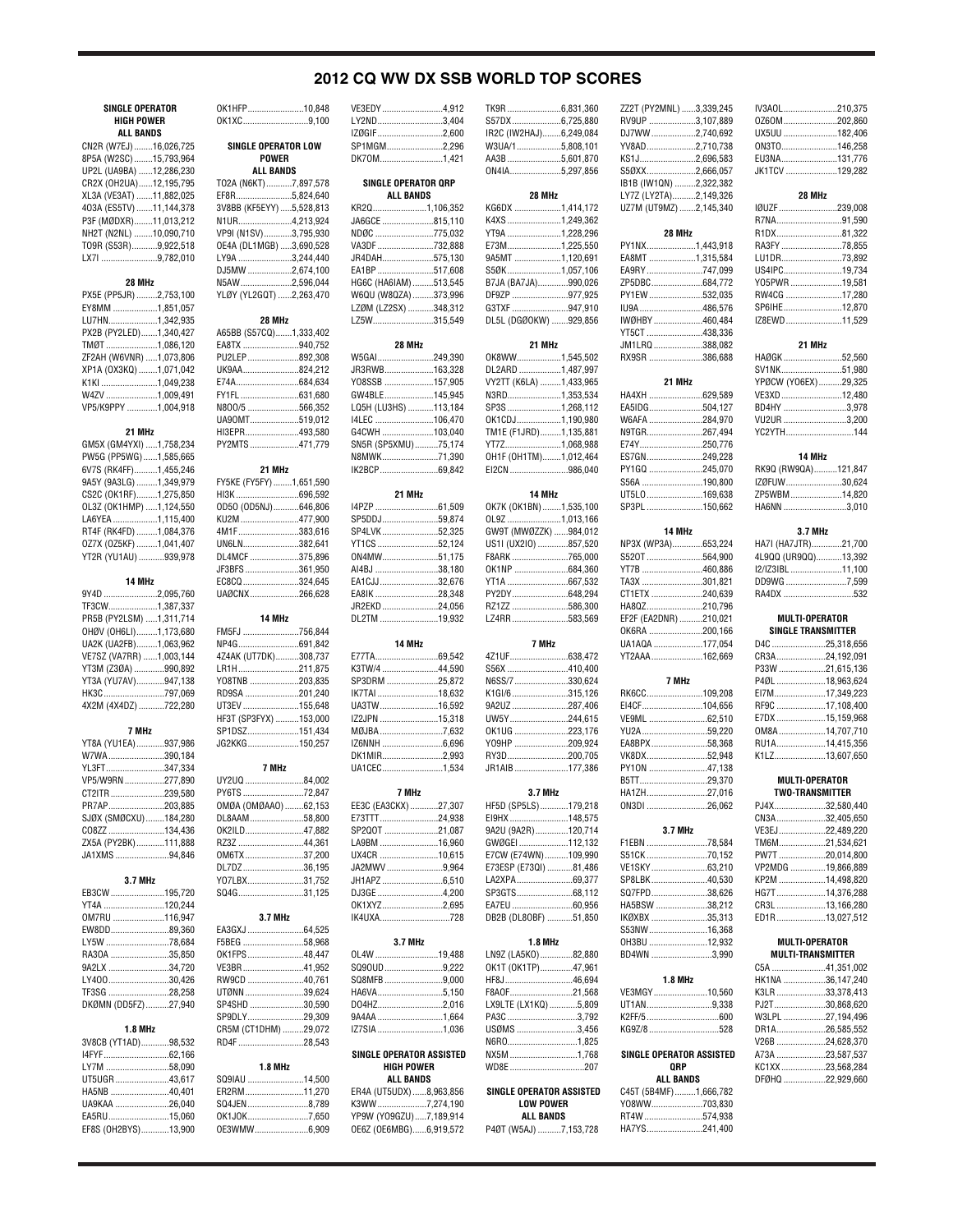# **2012 CQ WW DX SSB UNITED STATES TOP SCORES**

| SINGLE OPERATOR HIGH  | K4CC 8,100                 |  |
|-----------------------|----------------------------|--|
| <b>POWER</b>          | KT8D 5,969                 |  |
| <b>ALL BANDS</b>      | WI9H3.627                  |  |
| K1DG9,202,690         |                            |  |
| W2RE7,875,142         | 1.8 MHz                    |  |
| K4ZW 7,499,304        |                            |  |
|                       | N7GP (N5IA) 4,247          |  |
| K3CR (LZ4AX)6,404,463 | W2V04,032                  |  |
| N2IC/56,012,522       | W3GH2,511                  |  |
| W9RE5,963,168         | K1HAP1,656                 |  |
| K5ZD/1 5,537,556      | WD5R345                    |  |
| K7RL 5,386,460        |                            |  |
| K3Z0 5,227,418        | <b>SINGLE OPERATOR LOW</b> |  |
|                       | <b>POWER</b>               |  |
| 28 MHz                | <b>ALL BANDS</b>           |  |
| K1KI 1,049,238        | N1UR4.213.924              |  |
| W4ZV 1,009,491        | N5AW2,596,044              |  |
| WB9Z 938,836          | N8AA2,263,261              |  |
| N8II 909,568          | NA8V2,174,654              |  |
| NN1N903,286           | K2P0/7 1,922,831           |  |
| W5PR871,872           | N4TZ/9 1,884,948           |  |
| K2SSS869,336          | W2ID1,771,468              |  |
|                       |                            |  |
| N7DR/Ø612,960         | N1PGA 1,680,960            |  |
| KØKE580,320           | NA4K1,518,012              |  |
| W9NY539,255           | WB8TLI 1,421,504           |  |
| 21 MHz                | 28 MHz                     |  |
| N7DD869,403           | N800/5 566,352             |  |
| N5ZC 345,917          | K2PS/3 399,304             |  |
| NX1P/7 260,145        | WD5K338,520                |  |
| W90P164.430           | N4IJ/5 335.280             |  |
| KZ5J163,422           | K1VSJ 333,336              |  |
| WA7LT 158,655         | K2UR/9237,860              |  |
| K4EU 146,462          | K7ULS171,465               |  |
| WX9U56,848            | W3SM/1 145,376             |  |
| KK9A/4 51,708         | K7SS 139,265               |  |
| K4SV 46,848           | WB8JUI 136,488             |  |
|                       |                            |  |
| 14 MHz                | 21 MHz                     |  |
| N5CR/7158,212         | KU2M 477,900               |  |
| W8ZR/5121,296         | N4M0177,208                |  |
| KD8SQ 71,020          | K80Z/5 128.778             |  |
| W8GOC 41,382          | WZ8T100,215                |  |
| KA3LKM36,800          | N7FLT86,526                |  |
| W6FCS 24,380          | W7UPF 74,368               |  |
| W7PU19,481            |                            |  |
| KA2AEY11,700          | WA4AXT60,976               |  |
| KD8CWP 8,024          | W9PN41,420                 |  |
| KDØPBZ 493            | K50MC33,579                |  |
| 7 MHz                 | 14 MHz                     |  |
| W7WA390,184           | N4DL 134,125               |  |
| AE1P 26,322           | WB2TFM/4 113,616           |  |
| WD4EFZ 13,272         | K6HNZ100,674               |  |
| KØPJ/9840             |                            |  |
|                       | AD4RE50,787                |  |
|                       | W7RCA25,415                |  |
| 3.7 MHz               | WS8K 18,012                |  |

**3.7 MHz** K9FY/4 .........................12,000 WS8K ...........................18,012

 $.17,064$ 

| KDØQEA 17,064                         |  |
|---------------------------------------|--|
| KC1SS11,220                           |  |
|                                       |  |
|                                       |  |
| 7 MHz                                 |  |
| N2HR21,442                            |  |
| K9CJ16,445                            |  |
|                                       |  |
| NR8U272                               |  |
| KR7RL196                              |  |
|                                       |  |
| <b>1.8 MHz</b>                        |  |
|                                       |  |
| SINGLE OPERATOR ORP                   |  |
| <b>ALL BANDS</b>                      |  |
| KR2Q1,106,352                         |  |
| NDØC 775,032                          |  |
| W6QU (W8QZA) 373,996                  |  |
| K8ZT241,976                           |  |
| N1TM 198,875                          |  |
| KT8K 185,744                          |  |
| NT4TS 161,700                         |  |
| KØOU 109,682                          |  |
| K7HBN 97,412                          |  |
| K2MIJ45,508                           |  |
| 28 MHz                                |  |
| W5GAI249,390                          |  |
| N8MWK71,390                           |  |
| W6AQ40,986                            |  |
| WA2FBN33,375                          |  |
| N8XX16,320                            |  |
| KE5SNJ 8,468                          |  |
| KFØGX1,128                            |  |
|                                       |  |
| WF7BSR220                             |  |
| KG7WZ170                              |  |
|                                       |  |
| 21 MHz                                |  |
| AI4BJ 38,180                          |  |
| AE9F/6816                             |  |
| AB8FJ322                              |  |
| 14 MHz                                |  |
| K3TW/4 44,590                         |  |
| KJ6VRJ 680                            |  |
| KCØJBU261                             |  |
|                                       |  |
| SINGLE OPERATOR ASSISTED              |  |
| <b>HIGH POWER</b><br><b>ALL BANDS</b> |  |
| K3WW7,274,190                         |  |
| W3UA/15,808,101                       |  |
|                                       |  |

AA3B .......................5,601,870<br>KØKX .......................5,066,796

 $...5,066,796$ 

| 220 | N2BJ/9 4,419,184      |  |
|-----|-----------------------|--|
| )96 | W1GD/24,383,720       |  |
|     | W8MJ4,159,980         |  |
|     | KB3WD3,991,830        |  |
| 142 | N4ZC 3,799,899        |  |
| 145 |                       |  |
| 317 | 28 MHz                |  |
| 272 | K4XS 1,249,362        |  |
| 196 | N4BP685,260           |  |
| .90 | NØVD 601,868          |  |
|     | KBØEO 584,430         |  |
|     | W9XT 570,520          |  |
| 605 | W2RR (WA2AOG) 476,338 |  |
|     | W5GN434,784           |  |
| s   | W7ZR 390,290          |  |
|     | N3DXX 382,200         |  |
|     | WB2REM/4360,936       |  |
| 352 |                       |  |
| )32 | 21 MHz                |  |
| 996 | N3RD1,353,534         |  |
| 976 | K3EST/6 856,892       |  |
| 375 | KVØQ 760,950          |  |
| 744 | N4PN750,690           |  |
| 700 | KJ5T501,348           |  |
| 582 | K1JB164,016           |  |
| 112 | N7BV147,834           |  |
| 508 | WB1DXD 136,952        |  |
|     | N7RK135,247           |  |
|     | NØRB/5 80,370         |  |
| 390 |                       |  |
| 390 | 14 MHz                |  |
| 386 | KG1E 384,908          |  |
| 375 |                       |  |
| 320 | N4RA74,160            |  |
| 168 | WR2G39,800            |  |
| 128 | N91035,288            |  |
| 324 | N2GC10,089            |  |
| 20  | KJ7NL 8,820           |  |
| 170 | NF8I/3 154            |  |
|     | 7 MHz                 |  |
|     |                       |  |
| 180 | N6SS/7330,624         |  |
| 316 | K1GI/6315,126         |  |
| 322 | WA3C/8111,488         |  |
|     | W1FQ 55,014           |  |
|     | NØHR49,220            |  |
| 590 | K4KZZ 48,195          |  |
| 680 | KA6BIM/732,301        |  |
| 261 | W6XI/7 8,640          |  |
|     |                       |  |
|     |                       |  |
| TED | 3.7 MHz               |  |
|     | W8RA15,914            |  |
|     | KU5B7,616             |  |
| 190 | KI4WCQ2,695           |  |
| 101 | W4TTY 2,584           |  |

| N2MM 4,543,776        | <b>1.8 MHz</b>                  |  |
|-----------------------|---------------------------------|--|
| N2BJ/9 4,419,184      | N6R01,825                       |  |
| W1GD/24,383,720       | NX5M1,768                       |  |
| W8MJ4,159,980         | WD8E 207                        |  |
| KB3WD3,991,830        |                                 |  |
| N4ZC 3,799,899        | <b>SINGLE OPERATOR ASSISTED</b> |  |
|                       | <b>LOW POWER</b>                |  |
| <b>28 MHz</b>         |                                 |  |
|                       | <b>ALL BANDS</b>                |  |
| K4XS 1,249,362        | KS1J2,696,583                   |  |
| N4BP685,260           | W1NT2,062,866                   |  |
| NØVD 601,868          | K4LY 1,818,837                  |  |
| KBØE0 584,430         | W3KB1,701,656                   |  |
| W9XT 570,520          | KA2D 1,501,504                  |  |
| W2RR (WA2AOG) 476,338 | AB3CX/21,479,869                |  |
| W5GN434,784           | KØCN 1,387,000                  |  |
| W7ZR 390,290          | W1KT 1,224,462                  |  |
| N3DXX 382,200         |                                 |  |
|                       | KA2KON/1 1,153,160              |  |
| WB2REM/4360,936       | N1API1,007,625                  |  |
|                       |                                 |  |
| 21 MHz                | 28 MHz                          |  |
| N3RD1,353,534         | KT4ZB 259,550                   |  |
| K3EST/6 856,892       | K9LA 254,082                    |  |
| KVØQ 760,950          | W9ILY 195,481                   |  |
| N4PN750,690           | KCØDEB 188,496                  |  |
| KJ5T501,348           |                                 |  |
| K1JB164,016           | K2MFY 180,283                   |  |
| N7BV147,834           | KEØL 131,424                    |  |
|                       | N3UA/4122,128                   |  |
| WB1DXD 136,952        | W2YJ109,116                     |  |
| N7RK135,247           | WA5WFE 107,968                  |  |
| NØRB/5 80,370         | AA9RN 105,181                   |  |
|                       |                                 |  |
|                       |                                 |  |
| 14 MHz                |                                 |  |
| KG1E 384,908          | 21 MHz                          |  |
| N4RA74.160            | W6AFA 284,970                   |  |
|                       | N9TGR267,494                    |  |
| WR2G39,800            | K7XC 142,058                    |  |
| N91035,288            | W1WBB88,814                     |  |
| N2GC10.089            | W1ZD/7 84,606                   |  |
| KJ7NL 8,820           | K4MM 74,196                     |  |
| NF8I/3 154            | KS4S 54,800                     |  |
|                       | WØPV/452,100                    |  |
| 7 MHz                 | KE7DX 33,934                    |  |
| N6SS/7330,624         |                                 |  |
| K1GI/6315,126         |                                 |  |
| WA3C/8111,488         |                                 |  |
| W1FQ 55,014           | 14 MHz                          |  |
|                       | W5Z0 53,880                     |  |
| NØHR49,220            | KK7AC13,300                     |  |
| K4KZZ 48,195          | N9LAH9,000                      |  |
| KA6BIM/732,301        |                                 |  |
| W6XI/7 8,640          | NØLLH2,480                      |  |
|                       |                                 |  |
|                       | 7 MHz                           |  |
| 3.7 MHz               |                                 |  |
| W8RA15,914            | K9GS24,964                      |  |
| KU5B7,616             | NA5NN (K2FF)4,788               |  |
| KI4WCQ2,695           |                                 |  |
| W4TTY 2,584           | <b>3.7 MHz</b><br>K5DXA3,468    |  |

|  | <b>1.8 MHz</b>                              |
|--|---------------------------------------------|
|  |                                             |
|  | KG9Z/8 528                                  |
|  | SINGLE OPERATOR ASSISTED<br>QRP             |
|  | <b>ALL BANDS</b>                            |
|  | NN7SS (K6UFO)56,917                         |
|  | NX2PX1,026                                  |
|  |                                             |
|  | <b>1.8 MHz</b>                              |
|  | KD2BGM 24                                   |
|  |                                             |
|  | MULTI-OPERATOR<br><b>SINGLE TRANSMITTER</b> |
|  | K1LZ13,607,650                              |
|  | N5DX10,602,090                              |
|  | W2FU 9,289,368                              |
|  | K8AZ 8,622,468                              |
|  |                                             |
|  | N4WW8,116,680                               |
|  | W1NA7,447,385                               |
|  | W6YI 6,803,634                              |
|  | N1MM6,298,104                               |
|  | WW4LL6,255,524<br>K6EZ5,866,224             |
|  |                                             |
|  | <b>MULTI-OPERATOR</b>                       |
|  | <b>TWO-TRANSMITTER</b>                      |
|  | K9CT 10.754.568                             |
|  | WK1Q9,510,053                               |
|  | K2LE/1 8,295,938                            |
|  |                                             |
|  | KM1W 6,579,680                              |
|  | NØIJ/95,182,025                             |
|  | N7AT 5,104,944                              |
|  | W5RU4,838,883                               |
|  | K2AX 4,259,006                              |
|  | N5RZ3,941,586                               |
|  | MULTI-OPERATOR                              |
|  | <b>MULTI-TRANSMITTER</b>                    |
|  | K3LR 33,378,413                             |
|  | W3LPL 27,194,496                            |
|  | KC1XX 23568284                              |

| K3LR 33,378,413   |  |
|-------------------|--|
| W3LPL 27,194,496  |  |
| KC1XX 23.568.284  |  |
| NQ4112,410,959    |  |
| W4RM11,167,952    |  |
| WØAIH/9 9.724.112 |  |
| NK7U9,423,276     |  |
| K1KP5,458,176     |  |
| NA2U4.743.900     |  |
| NE3F4.136.756     |  |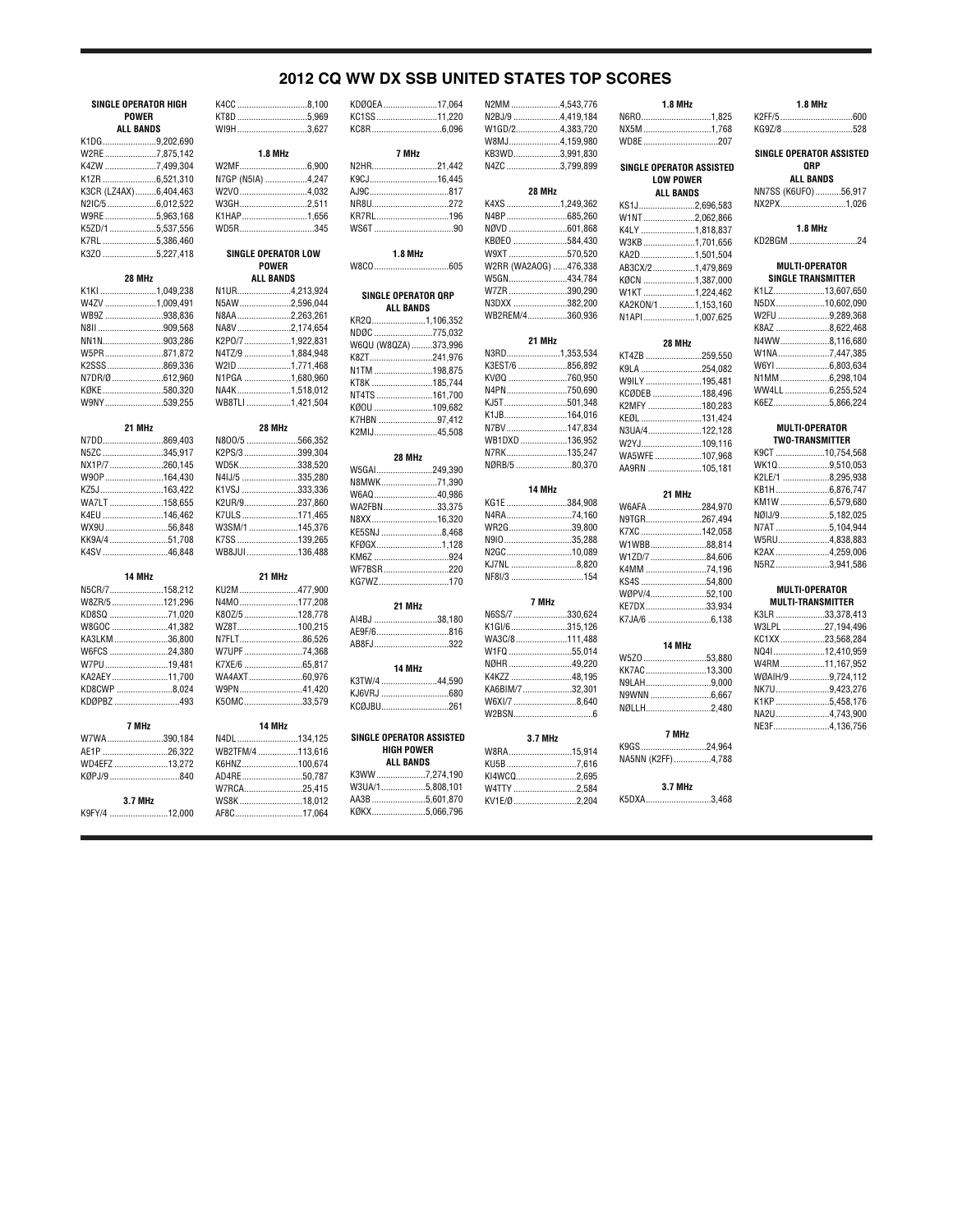# **2012 CQ WW DX SSB EUROPE TOP SCORES**

### **SINGLE OPERATOR HIGH POWER ALL BANDS**

| CR2X (OH2UA) 12,195,795 |  |
|-------------------------|--|
| 403A (ES5TV)11,144,378  |  |
| LX7I 9,782,010          |  |
| 0E3K (OE2VEL)9,628,288  |  |
| OHØX (OH6KZP)8,651,812  |  |
| OH8X (OH6UM) 6,591,318  |  |
| ES5RW5,892,597          |  |
| UA5B4,942,168           |  |
| RM3F (UA3DPX) 4,761,666 |  |
| EA1FDI 3,918,846        |  |
|                         |  |

#### **28 MHz** TMØT......................1,086,120 CT1ILT .............................849,436<br>SP8CUR .........................836.212 S836,212 M6T (GØAEV) ............791,747 OHØJFP (SMØTQX) ...781,781 EA1DR ....... LY80............................734,230<br>UVØI (UR5IFX)...........732,426 UVØI (UR5IFX).......<br>DL3BQA.................. DL3BQA .......................660,756<br>UW5ZM ............................602,654  $.602,654$

| 21 MHz                  |  |  |  |
|-------------------------|--|--|--|
| GM5X (GM4YXI)1,758,234  |  |  |  |
| 9A5Y (9A3LG)1,349,979   |  |  |  |
| CS2C (OK1RF) 1,275,850  |  |  |  |
| OL3Z (OK1HMP) 1,124,550 |  |  |  |
| LA6YEA1,115,400         |  |  |  |
| RT4F (RK4FD)1,084,376   |  |  |  |
| 0Z7X (0Z5KF)1,041,407   |  |  |  |
| YT2R (YU1AU)939,978     |  |  |  |
| OH8WW (HP1WW)842,880    |  |  |  |
| YU5A (YU1EW) 836,516    |  |  |  |

### **14 MHz**

| TF3CW 1,387,337        |  |
|------------------------|--|
| OHØV (OH6LI) 1,173,680 |  |
| UA2K (UA2FB) 1,063,962 |  |
| YT3M (Z3ØA)990,892     |  |
| YT3A (YU7AV) 947,138   |  |
| Y09GJY 431,307         |  |
| IV3UTV 397,404         |  |
| RL3Q300,128            |  |
| UT70L139.167           |  |
| YU1DW 122,570          |  |

#### **7 MHz**

| YT8A (YU1EA)937,986  |  |
|----------------------|--|
| YL3FT347,334         |  |
| CT2ITR239.580        |  |
| SJØX (SMØCXU)184,280 |  |
| UR7QC47,742          |  |
| EW8NN 44.612         |  |
| G7N (G3ZGC)33,454    |  |
| Y05BQQ16,767         |  |
| 007T13.288           |  |
| DK9DX 11,256         |  |

### **3.7 MHz**

| EB3CW195.720        |  |
|---------------------|--|
| YT4A 120.244        |  |
| 0M7RU 116,947       |  |
| EW8DD 89,360        |  |
| LY5W 78.684         |  |
| RA30A 35,850        |  |
| 9A2LX 34.720        |  |
| LY400 30.426        |  |
| TF3SG 28.258        |  |
| DKØMN (DD5FZ)27,940 |  |

### **1.8 MHz** I4FYF............................62,166 LY7M .................................58,090<br>UT5UGR.......................43.617 UT5UGR. HA5NB .........................40,401 EA5RU .........................15,060

OK1HFP .......................10,848

| SINGLE OPERATOR LOW<br><b>POWER</b>                                                                                                                                                       |  |
|-------------------------------------------------------------------------------------------------------------------------------------------------------------------------------------------|--|
| ALL BANDS<br>OE4A (DL1MGB) 3,690,528<br>LY9A 3,244,440<br>DJ5MW2,674,100<br>YLØY (YL2GQT) 2,263,470<br>EI1A (ON4EI)1,798,028<br>RN6HCW1,569,480<br>S5ØA1,564,434                          |  |
| R7MM1,522,200<br>LY6A 1,273,789<br>DL7BC1,226,907                                                                                                                                         |  |
| 28 MHz                                                                                                                                                                                    |  |
| E74A 684,634<br>IZ7PDX 350,928<br>DLØJBB (DL6YAO) 342,584<br>9A3VM272,460<br>TK4LS262,401<br>G3Y (G3YBY) 222,720<br>RZ4AG 221,936<br>F5LIW 199,120<br>TA1CR195,168                        |  |
| R4WDX 169,092                                                                                                                                                                             |  |
| 21 MHz<br>DL4MCF375,896<br>LZ2JA244,382<br>IT9RYJ167,376<br>EA2DT164,088                                                                                                                  |  |
| Z35W 147,028<br>EA3GHZ 141,691<br>S57LR138,666<br>DF5BM130,677<br>IØKNQ128,256<br>EE1B (EA1YB) 127,464                                                                                    |  |
| 14 MHz<br>YO8TNB203,835<br>UT3EV155,648<br>HF3T (SP3FYX)153,000<br>SP1DSZ 151,434<br>LY2T 140,049<br>ED7R (EA7IZJ)138,278<br>DL9ZP133,848<br>ISØGRB128,440<br>YL5W125,216<br>F5CCX 97,500 |  |
| 7 MHz                                                                                                                                                                                     |  |
| UY2UQ84,002<br>OMØA (OMØAAO)62,153<br>DL8AAM 58,800<br>OK2ILD 47,882<br>0M6TX37,200<br>DL7DZ36,195<br>Y07LBX 31,752<br>SQ4G 31,125<br>0Z1JVX28,135                                        |  |
| 3.7 MHz<br>EA3GXJ64,525<br>F5BEG 58,968                                                                                                                                                   |  |
| OK1FPS48,447<br>UTØNN39,624<br>SP4SHD30,590<br>SP9DLY 29,309<br>CR5M (CT1DHM)29,072                                                                                                       |  |
| RD4F28,543<br>R3DPM 25,800                                                                                                                                                                |  |

SQ9IAU ........................14,500

OK1XC ...........................9,100 OK1A..............................7,579

F5VMN...........................3,870

OZ2TF ............................5,760

| ER2RM11.270                          |             |
|--------------------------------------|-------------|
| SQ4JEN8,789                          |             |
| OK1JOK 7,650<br>0E3WMW 6,909         |             |
| LY2ND 3,404                          |             |
| IZØGIF2,600                          |             |
| SP1MGM 2,296                         |             |
| DK70M 1,421                          |             |
| GM4UBJ1,296                          |             |
| SINGLE OPERATOR QRP                  |             |
| <b>ALL BANDS</b>                     |             |
| EA1BP517,608                         |             |
| HG6C (HA6IAM)513,545                 |             |
| LZØM (LZ2SX)348,312                  |             |
| LZ5W 315,549<br>EU1AA295,100         |             |
| UX2MF272,536                         |             |
| EA3FF255,843                         |             |
| UX8IX 228,808                        |             |
| SP2DNI 225,755                       |             |
| SP4GFG 218,295                       |             |
| 28 MHz                               |             |
| YO8SSB 157,905                       |             |
| GW4BLE145,945                        |             |
| I4LEC 106,470                        |             |
| G4CWH103,040                         |             |
| SN5R (SP5XMU)75,174<br>IK2BCP 69,842 |             |
|                                      |             |
|                                      |             |
| UA6JQ45,666                          |             |
| G4DBW 34,371                         |             |
| 21 MHz                               |             |
| I4PZP61,509                          |             |
| SP5DDJ 59,874                        |             |
| SP4LVK52,325                         |             |
| YT1CS52,124                          |             |
| 0N4MW51,175                          |             |
| EA1CJJ32,676<br>DL2TM19,932          |             |
| 0M2ASM 12,050                        |             |
| RN3KK11,466                          |             |
| 0K1AIJ8,319                          |             |
| 14 MHz                               |             |
| E77TA 69,542                         |             |
| SP3DRM 25,872                        |             |
| IK7TAI18,632                         |             |
| UA3TW16,592<br>IZ2JPN 15,318         |             |
| MØJBA7,632                           |             |
| IZ6NNH6,696                          |             |
| DK1MIR2,993                          |             |
| UA1CEC 1,534                         |             |
| M9M (MMØCWJ)1,403                    |             |
| 7 MHz                                |             |
| EE3C (EA3CKX)27,307                  |             |
| E73TTT24,938                         |             |
| SP2Q0T 21,087                        |             |
| LA9BM16,960                          |             |
| UX4CR 10,615<br>DJ3GE4,200           |             |
| 0K1XYZ 2,695                         |             |
| IK4UXA 728                           |             |
| RK4FAD 576                           |             |
| IZ7SLF 361                           |             |
| 3.7 MHz                              |             |
| OL4W19,488                           |             |
| SQ90UD9,222                          |             |
| SQ8MFB9,000                          |             |
| HA6VA 5,150<br>DO4HZ 2,016           |             |
| 9A4AA1,664                           |             |
|                                      | IZ7SIA1,036 |

| IK7XNF70                                        |  |  |
|-------------------------------------------------|--|--|
| SINGLE OPERATOR ASSISTED                        |  |  |
| <b>HIGH POWER</b><br><b>ALL BANDS</b>           |  |  |
| ER4A (UT5UDX)8,963,856                          |  |  |
| YP9W (Y09GZU)7,189,914                          |  |  |
| OE6Z (OE6MBG) 6,919,572                         |  |  |
| TK9R6,831,360<br>S57DX6,725,880                 |  |  |
| IR2C (IW2HAJ) 6,249,084                         |  |  |
| ON4IA 5,297,856                                 |  |  |
| EF5Y (EA5GTQ)5,080,320                          |  |  |
| OHØZ (OH6EI)4,976,520<br>YP8T (YO4RIU)4,954,235 |  |  |
|                                                 |  |  |
| 28 MHz<br>YT9A 1,228,296                        |  |  |
| E73M 1,225,550                                  |  |  |
| 9A5MT1,120,691                                  |  |  |
| S5ØK1,057,106<br>DF9ZP 977,925                  |  |  |
| G3TXF 947,910                                   |  |  |
| DL5L (DGØ0KW) 929,856                           |  |  |
| 004U 883,620                                    |  |  |
| OH9A (OH1NOA)867,692                            |  |  |
| S530856,365                                     |  |  |
| 21 MHz                                          |  |  |
| OK8WW 1,545,502<br>DL2ARD1,487,997              |  |  |
| SP3S1,268,112                                   |  |  |
| OK1CDJ 1,190,980                                |  |  |
| TM1E (F1JRD) 1,135,881                          |  |  |
| YT7Z 1,068,988<br>OH1F (OH1TM) 1,012,464        |  |  |
| EI2CN986,040                                    |  |  |
| IR8C (IZ8GCE) 983,970                           |  |  |
| LZ2HM978,384                                    |  |  |
|                                                 |  |  |
| 14 MHz                                          |  |  |
| OK7K (OK1BN)1,535,100                           |  |  |
| OL9Z1,013,166                                   |  |  |
| GW9T (MWØZZK)984,012                            |  |  |
| US1I (UX2I0)857,520<br>F8ARK765,000             |  |  |
| OK1NP684,360                                    |  |  |
| YT1A667,532                                     |  |  |
| RZ1ZZ586,300                                    |  |  |
| LZ4RR583,569<br>UZØU (UY5ZZ)548,275             |  |  |
| 7 MHz                                           |  |  |
| S56X410,400                                     |  |  |
| 9A2UZ287,406                                    |  |  |
| UW5Y244,615                                     |  |  |
| OK1UG223,176<br>Y09HP 209,924                   |  |  |
| RY3D 200,705                                    |  |  |
| IR1W (IZ1GAR)137,335                            |  |  |
| IZ40R0 85,347                                   |  |  |
| SP2QG 79,576<br>EA5AX74,175                     |  |  |
| 3.7 MHz                                         |  |  |
| HF5D (SP5LS)179,218                             |  |  |
| EI9HX148,575                                    |  |  |
| 9A2U (9A2R)120,714                              |  |  |
| GWØGEI112,132                                   |  |  |
| E7CW (E74WN)109,990<br>E73ESP (E73QI)81,486     |  |  |
| LA2XPA69,377                                    |  |  |
| SP3GTS 68,112                                   |  |  |
| EA7EU60,956                                     |  |  |
| DB2B (DL80BF) 51,850                            |  |  |
| 1.8 MHz                                         |  |  |
| LN9Z (LA5KO)82,880<br>OK1T (OK1TP) 47,961       |  |  |

| <b>1.8 MHz</b>            | F8AOF 21,568                     |
|---------------------------|----------------------------------|
| 70                        | LX9LTE (LX1KQ)5,809<br>PA3C3,792 |
| <b>PERATOR ASSISTED</b>   | USØMS3,456                       |
| GH POWER                  |                                  |
| LL BANDS                  | <b>SINGLE OPERATOR ASSISTED</b>  |
| UDX)8,963,856             | <b>LOW POWER</b>                 |
| 9GZU)7,189,914            | <b>ALL BANDS</b>                 |
| MBG) 6,919,572            | DJ7WW2,740,692                   |
| 6,831,360                 | S50XX 2,666,057                  |
| 6,725,880                 | IB1B (IW1QN) 2,322,382           |
| HAJ) 6,249,084            | LY7Z (LY2TA) 2,149,326           |
| 5,297,856                 | UZ7M (UT9MZ)2,145,340            |
| GTQ)5,080,320             | RL6M2,069,568                    |
| 6EI)4,976,520             | DF2SD1,837,168                   |
| RIU)4,954,235             | DK2CX 1,343,709                  |
|                           | SP1NY 1,131,316                  |
| 28 MHz<br>1,228,296       | ER3CT1,029,609                   |
| 1,225,550                 |                                  |
| 1,120,691                 | 28 MHz                           |
| 1,057,106                 | IU9A486,576                      |
| 977,925                   | IWØHBY460,484                    |
| 947,910                   | YT5CT438,336                     |
| (ОКW) 929,856             | IK4TVP379,948                    |
| 883,620                   | CT5KAO 369,195                   |
| NOA)867,692               | S57L 361,938                     |
| 856,365                   | SV5BYR326,920                    |
|                           | UY1HY313,896                     |
| 21 MHz                    | YT2B 269,700                     |
| 1,545,502                 | DJØQN 246,915                    |
| 1,487,997                 |                                  |
| 1,268,112                 | 21 MHz                           |
| 1,190,980                 | HA4XH 629,589                    |
| RD) 1,135,881             | EA5IDG 504,127                   |
| 1,068,988                 | E74Y 250,776                     |
| TM) 1,012,464             | ES7GN 249,228                    |
| 986,040                   | S56A 190,800                     |
| CE) 983,970               | UT5L0169,638                     |
| 978,384                   | SP3PL150,662                     |
|                           | EC7JA 132,264                    |
| 14 MHz                    | ED1C (EA1AJV)125,052             |
| BN)1,535,100<br>1,013,166 | IZ8DF0122,092                    |
| /ØZZK)984,012             |                                  |
| 0)857,520                 | 14 MHz                           |
| 765,000                   | S520T564,900                     |
| 684,360                   | YT7B 460,886<br>CT1ETX240,639    |
| 667,532                   | HA8QZ 210,796                    |
| 586,300                   | EF2F (EA2DNR)210,021             |
| 583,569                   | OK6RA 200,166                    |
| iZZ)548,275               | UA1AQA177,054                    |
|                           | YT2AAA162,669                    |
| 7 MHz                     | IZ8EFD 149,467                   |
| 410,400                   | EF7W (EC7KW) 100,368             |
| 287,406                   |                                  |
| 244,615                   | 7 MHz                            |
| 223,176                   | RK6CC 109,208                    |
| 209,924                   | EI4CF 104,656                    |
| 200,705                   | YU2A59,220                       |
| GAR)137,335               | HA1ZH 27,016                     |
| 85,347                    | ON3DI 26,062                     |
| 79,576                    | GØW (GØVDZ) 22,176               |
| 74,175                    | CT2JBG2,479                      |
| 3.7 MHz                   | 0Z7AEI1,296                      |
| LS)179,218                |                                  |
| 148,575                   | E77J (YU2EA) 399                 |
| R)120,714                 |                                  |
| 112,132                   | 3.7 MHz                          |
| WN)109,990                | F1EBN78,584                      |
| 73QI)81,486               | S51CK70,152                      |
| 69,377                    | SP8LBK40,530                     |
|                           |                                  |
| 68,112                    | SQ7FPD 38,626                    |
| 60,956                    | HA5BSW 38,212                    |
| OBF) 51,850               | IKØXBX 35,313                    |
|                           | S53NW16,368<br>OH3BU12,932       |

### 880 961

| <b>1.8 MHz</b> |  |
|----------------|--|
| UT1AN 9.338    |  |

| 21,568    |                  | SINGLE OPERATOR ASSISTED                           |  |
|-----------|------------------|----------------------------------------------------|--|
| 5,809     | <b>QRP</b>       |                                                    |  |
| 3,792     | <b>ALL BANDS</b> |                                                    |  |
| 3,456     |                  | Y08WW703,830                                       |  |
|           |                  | RT4W574,938                                        |  |
| ASSISTED  |                  | HA7YS 241,400                                      |  |
| R         |                  | IV3AOL 210,375                                     |  |
| š         |                  | 0Z60M202,860                                       |  |
| 2,740,692 |                  | UX5UU182,406                                       |  |
| 2,666,057 |                  | 0N3T0 146,258                                      |  |
| 2,322,382 |                  | EU3NA 131,776                                      |  |
| 2,149,326 |                  | IK1BBC 128,535                                     |  |
| 2,145,340 |                  | IWØRFB99,957                                       |  |
| 2,069,568 |                  |                                                    |  |
| 837,168   |                  | <b>28 MHz</b>                                      |  |
| ,343,709  |                  | IØUZF239,008                                       |  |
| 131,316   |                  | R7NA 91,590                                        |  |
| ,029,609  |                  | R1DX 81,322                                        |  |
|           |                  | RA3FY78,855                                        |  |
|           |                  | US4IPC 19,734                                      |  |
| .486,576  |                  | Y05PWR19,581                                       |  |
| 460,484   |                  | RW4CG 17,280                                       |  |
| .438,336  |                  | SP6IHE 12,870                                      |  |
| 379,948   |                  | IZ8EWD11,529                                       |  |
| 369,195   |                  |                                                    |  |
| 361,938   |                  | 21 MHz                                             |  |
| 326,920   |                  | HAØGK52,560                                        |  |
| 313,896   |                  | SV1NK 51,980                                       |  |
| 269,700   |                  | YPØCW (YO6EX)29,325                                |  |
| 246,915   |                  |                                                    |  |
|           |                  | 14 MHz                                             |  |
|           |                  | IZØFUW 30,624                                      |  |
|           |                  | HA6NN3,010                                         |  |
| 629,589   |                  |                                                    |  |
| 504,127   |                  | 3.7 MHz                                            |  |
| 250,776   |                  | HA7I (HA7JTR) 21,700                               |  |
| 249,228   |                  | I2/IZ3IBL11,100                                    |  |
| 190,800   |                  | DD9WG7,599                                         |  |
| 169,638   |                  | RA4DX 532                                          |  |
| 150.662   |                  |                                                    |  |
| 132,264   |                  | <b>MULTI-OPERATOR</b><br><b>SINGLE TRANSMITTER</b> |  |
| 125,052   |                  |                                                    |  |
| 122,092   |                  | EI7M 17,349,223                                    |  |
|           |                  | E7DX15,159,968                                     |  |
|           |                  | OM8A 14,707,710                                    |  |
| 564,900   |                  | RU1A 14,415,356                                    |  |
| .460,886  |                  | OM7M13,597,442                                     |  |
| 240,639   |                  | RL3A13,391,700                                     |  |
| .210,796  |                  | ES9C13,021,360                                     |  |
| 210,021   |                  | DR1D 12,466,560                                    |  |
| .200, 166 |                  | IR4M11,982,066                                     |  |
| 177,054   |                  | SO2R 11,590,452                                    |  |
| 162,669   |                  |                                                    |  |
| 149,467   |                  | MULTI-OPERATOR                                     |  |
| 100,368   |                  | <b>TWO-TRANSMITTER</b>                             |  |
|           |                  | TM6M 21,534,621                                    |  |
|           |                  | HG7T14,376,288                                     |  |
|           |                  | FD1R 13 027 512                                    |  |

|  | 1197 - 1 14.97 0.400 |
|--|----------------------|
|  | ED1R13,027.512       |
|  | IR9Y12,841,760       |
|  | EC2DX12,143,192      |
|  | DR5N 11.066.906      |
|  | DQ4W 10,624,540      |
|  | S090 10.442.724      |
|  | PI4DX 9.586.317      |
|  | YT9X 9,360,000       |
|  |                      |

### **MULTI-OPERATOR MULTI-TRANSMITTER**

| DR1A 26.585.552 |
|-----------------|
| DFØHQ22,929,660 |
| 9A1A22,726,792  |
| LZ9W 20,057,028 |
| 0T5A19.353.904  |
| HG1S 16,889,768 |
| Z38N 14,479,692 |
| EE1W 11,506.040 |
| LY7A11,187,489  |
| DP6T8,354,655   |
|                 |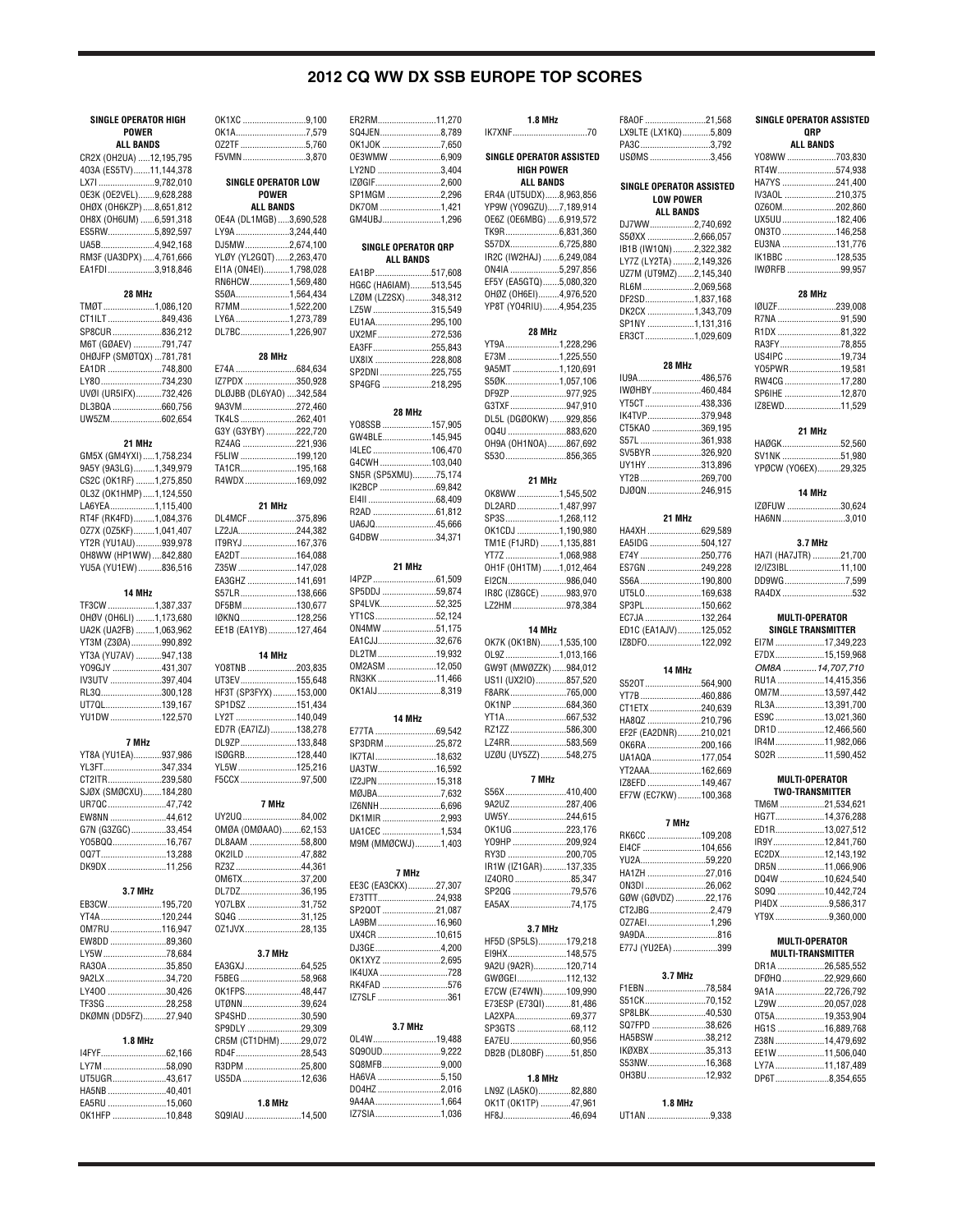# **2012 CQ WW DX SSB BAND-BY-BAND BREAKDOWN—TOP ALL BAND SCORES**

**Number groups indicate: QSOs/Zones/Countries on each band**

# **WORLD SINGLE OPERATOR ALL BAND**

|                                                | <b>WORLD SINGLE OPERATOR ALL BAND</b>  |                        |                         |                                         |                                       |                                                   | USA TOP SINGLE OPERATOR ALL BAND |                  |                      |                                      |                                           |                          |                         |
|------------------------------------------------|----------------------------------------|------------------------|-------------------------|-----------------------------------------|---------------------------------------|---------------------------------------------------|----------------------------------|------------------|----------------------|--------------------------------------|-------------------------------------------|--------------------------|-------------------------|
| <b>Station</b>                                 | 160                                    | 80                     | 40                      | 20                                      | 15                                    | 10                                                | <b>Station</b>                   | 160              | 80                   | 40                                   | 20                                        | 15                       | 10                      |
| CN <sub>2R</sub>                               | 251/14/51                              | 797/19/78              | 971/25/92               | 1000/31/102                             |                                       | 1497/36/115 3240/33/119                           | K1DG                             | 71/13/41         | 324/19/72            | 467/27/86                            | 945/34/108                                |                          | 1202/31/112 1878/31/112 |
| 8P5A                                           | 106/7/16                               | 445/20/63              | 1301/29/102             | 2293/35/116                             |                                       | 2233/33/108 3117/32/112                           | W2RE                             | 20/7/13          | 248/17/62            | 439/25/77                            | 1004/33/109                               |                          | 1220/35/113 1632/29/102 |
| UP2L                                           | 105/8/35                               | 717/18/70              | 1624/30/106             | 1336/36/105                             |                                       | 1312/32/106 1329/29/107                           | K4ZW                             | 30/12/22         | 167/19/65            | 701/26/88                            | 734/35/110                                |                          | 962/34/105 1487/28/104  |
| CR <sub>2</sub> X                              | 155/13/47                              | 450/18/68              | 1357/27/88              | 1674/37/113                             |                                       | 1977/35/116 2796/35/108                           | K <sub>1</sub> ZR                | 14/7/8           | 244/20/71            | 272/23/74                            | 837/29/103                                | 828/27/92                | 1786/30/98              |
| XL3A                                           | 97/8/12                                | 597/19/67              | 1104/29/92              | 1416/37/115                             |                                       | 1800/36/122 1668/30/108                           | K3CR                             | 38/10/20         | 178/17/55            | 556/27/86                            | 566/33/96                                 |                          | 966/29/97 1454/29/104   |
| 403A                                           | 238/13/58                              | 454/17/68              | 1378/31/109             | 1570/36/116                             |                                       | 2249/37/129 1855/35/114                           | N2IC/5                           | 15/10/11         | 86/19/37             | 599/31/81                            | 344/32/87                                 | 1043/38/119 1455/35/121  |                         |
| P3F                                            | 83/8/38                                | 359/11/51              | 1335/26/88              | 1645/31/101                             | 1294/27/85                            | 2174/26/86                                        | W9RE                             | 26/10/14         | 106/17/50            | 500/28/90                            | 716/34/104                                |                          | 820/31/99 1369/29/101   |
| NH <sub>2</sub> T                              | 5/3/4                                  | 124/27/35              | 595/29/67               | 1211/35/103                             |                                       | 1989/35/96 2350/36/100                            | K5ZD/1                           | 13/6/7           | 138/14/48            | 173/20/66                            | 633/35/108                                | 1104/35/107 1257/28/105  |                         |
| T09R                                           | 48/5/12                                | 368/17/46              | 991/29/84               | 2150/33/103                             | 1714/32/99                            | 2252/31/91                                        | K7RL                             | 15/7/7           | 65/18/29             | 791/32/85                            | 685/34/101                                | 1190/37/109              | 894/32/89               |
| LX7I                                           | 237/9/52                               | 732/14/70              | 1000/31/87              | 1341/27/86                              |                                       | 1840/31/89 1782/34/100                            | K3Z0                             | 8/5/5            | 184/17/65            | 389/29/82                            | 576/26/93                                 | 1173/33/104              | 929/25/90               |
|                                                |                                        |                        |                         | WORLD SINGLE OPERATOR ASSISTED ALL BAND |                                       |                                                   |                                  |                  |                      |                                      | USA SINGLE OPERATOR ASSISTED ALL BAND     |                          |                         |
| ER4A                                           | 107/7/39                               |                        | 524/17/77 1313/33/113   | 1230/36/123                             |                                       | 1543/37/133 1388/39/138                           | K3WW                             | 41/12/25         | 185/19/71            | 290/28/90                            | 638/37/113                                |                          | 847/34/115 1789/33/128  |
| K3WW                                           | 41/12/25                               | 185/19/71              | 290/28/90               | 638/37/113                              |                                       | 847/34/115 1789/33/128                            | W3UA/1                           | 21/11/15         | 149/17/65            | 524/28/96                            | 525/37/111                                |                          | 551/35/121 1272/31/130  |
| YP9W                                           | 97/7/36                                | 298/12/56              | 886/27/97               | 1486/37/116                             |                                       | 1352/34/120 1197/36/121                           | AA3B                             | 31/9/16          | 151/18/62            | 227/25/87                            | 602/33/112                                |                          | 837/33/120 1158/29/126  |
| *P4ØT                                          | 36/7/15                                | 52/12/29               | 599/30/84               | 494/33/95                               |                                       | 1464/32/110 1531/31/114                           | KØKX                             | 12/7/7           | 74/20/42             | 196/32/81                            | 499/37/125                                |                          | 542/35/124 1308/35/141  |
| OE6Z                                           | 132/7/44                               | 630/18/69              | 1120/27/102             | 1179/32/107                             |                                       | 1062/34/103 1050/34/105                           | N2MM                             | 16/4/10          | 75/16/51             | 165/26/79                            | 486/35/112                                |                          | 620/34/118 1211/31/132  |
| TK9R                                           | 187/9/46                               | 425/12/58              | 651/23/88               | 1410/33/106                             | 1259/33/107                           | 1428/28/97                                        | N2BJ/9                           | 9/4/4<br>22/8/12 | 40/11/20             | 135/25/64                            | 495/37/120                                |                          | 662/35/123 1253/34/139  |
| S57DX                                          | 101/8/40                               | 694/15/71              | 810/30/102              | 1657/37/114                             |                                       | 751/33/108 1203/37/119                            | W1GD/2                           |                  | 113/17/58            | 211/25/80                            | 375/37/119                                |                          | 467/32/113 1141/32/127  |
| IR <sub>2</sub> C<br>W3UA/1                    | 71/6/34<br>21/11/15                    | 178/13/61<br>149/17/65 | 461/24/97<br>524/28/96  | 979/31/117<br>525/37/111                |                                       | 1064/35/130 1257/39/145<br>551/35/121 1272/31/130 | W8MJ<br>KB3WD                    | 10/3/3<br>9/2/2  | 70/16/38<br>54/11/30 | 226/30/89<br>407/24/78               | 455/36/121<br>744/32/103                  | 690/35/124<br>793/32/101 | 947/33/132<br>751/28/99 |
| AA3B                                           | 31/9/16                                | 151/18/62              | 227/25/87               | 602/33/112                              |                                       | 837/33/120 1158/29/126                            | N4ZC                             | 17/6/8           | 75/16/40             | 220/27/81                            | 424/37/122                                | 490/33/126               | 819/34/137              |
| <b>WORLD MULTI-OPERATOR SINGLE TRANSMITTER</b> |                                        |                        |                         |                                         | USA MULTI-OPERATOR SINGLE TRANSMITTER |                                                   |                                  |                  |                      |                                      |                                           |                          |                         |
| D <sub>4</sub> C                               | 52/12/52                               | 301/23/88              | 801/32/107              | 2461/37/137                             |                                       | 2019/35/146 4748/38/157                           | K <sub>1</sub> LZ                | 60/15/51         | 417/21/89            | 954/32/113                           | 1393/40/143                               |                          | 1126/36/138 1834/32/140 |
| CR3A                                           | 47/11/45                               | 151/21/82              | 1784/36/124             | 2498/37/145                             |                                       | 1771/36/140 3492/39/153                           | N <sub>5</sub> D <sub>X</sub>    | 23/13/22         | 91/24/76             | 959/35/110                           | 570/38/132                                | 1719/39/141 1637/34/146  |                         |
| P33W                                           | 157/11/57                              | 313/16/79              | 1568/34/118             | 1621/37/144                             |                                       | 1591/38/145 3609/39/154                           | W2FU                             | 26/10/23         | 256/19/81            | 495/32/103                           | 949/39/141                                |                          | 1005/37/137 1524/32/138 |
| P4ØL                                           | 19/9/18                                | 313/18/54              | 1061/31/102             | 2204/38/133                             |                                       | 2298/34/126 3066/37/134                           | K8AZ                             | 17/7/11          | 132/22/75            | 470/34/98                            | 941/39/137                                |                          | 1164/38/138 1299/33/140 |
| EI7M                                           | 145/11/58                              | 458/18/83              | 1594/33/118             | 1667/38/134                             |                                       | 2071/35/139 3173/39/153                           | N4WW                             | 29/12/27         | 108/20/77            | 702/33/102                           | 1095/39/133                               |                          | 1024/36/128 1080/35/138 |
| RF9C                                           | 114/12/54                              | 761/23/86              | 1455/35/117             | 2151/36/136                             |                                       | 1701/35/135 1244/35/144                           | W1NA                             | 16/6/15          | 73/17/65             | 819/29/104                           | 817/37/133                                |                          | 797/37/128 1384/31/135  |
| E7DX                                           | 153/10/58                              | 558/19/86              | 1246/34/120             | 2190/39/150                             |                                       | 1276/40/152 2810/40/160                           | W6YI                             | 8/7/7            | 51/20/38             | 858/36/101                           | 339/38/125                                | 1017/36/133 1423/35/127  |                         |
| OM8A                                           | 183/12/60                              | 415/23/94              | 1156/36/123             | 1127/36/143                             |                                       | 2290/39/154 2236/40/155                           | N1MM                             | 15/7/9           | 146/18/64            | 310/29/94                            | 685/35/120                                |                          | 491/33/124 1694/32/131  |
| RU1A                                           | 113/11/58                              | 568/26/104             | 1608/39/132             | 1949/37/147                             |                                       | 2143/39/147 1242/38/156                           | WW4LL                            | 23/8/19          | 157/23/73            | 397/32/97                            | 575/38/120                                |                          | 863/36/133 1100/33/136  |
| K <sub>1</sub> LZ                              | 60/15/51                               | 417/21/89              | 954/32/113              | 1393/40/143                             |                                       | 1126/36/138 1834/32/14                            | K6EZ                             | 12/8/9           | 114/27/49            | 621/35/101                           | 429/37/124                                | 1001/36/126 958/36/126   |                         |
|                                                |                                        |                        |                         | WORLD MULTI-OPERATOR TWO TRANSMITTER    |                                       |                                                   |                                  |                  |                      |                                      | <b>USA MULTI-OPERATOR TWO TRANSMITTER</b> |                          |                         |
| PJ4X                                           | 71/10/22                               | 552/23/69              | 1899/33/113             | 2756/38/142                             |                                       | 3930/39/144 4733/36/146                           | K <sub>9</sub> CT                | 51/13/26         | 206/23/74            | 569/31/100                           | 789/39/128                                |                          | 2026/38/141 1697/35/144 |
| CN <sub>3</sub> A                              | 105/10/48                              | 715/21/86              | 1905/32/115             | 2562/38/136                             |                                       | 3741/38/151 4366/38/150                           | WK10                             | 30/12/22         | 309/19/75            | 638/27/92                            | 838/38/129                                |                          | 1413/37/126 1480/34/138 |
| VE3EJ                                          | 194/13/41                              | 688/23/81              | 1620/34/122             | 1934/39/149                             |                                       | 3137/39/153 2307/35/142                           | K2LE/1                           | 14/6/7           | 198/18/66            | 400/29/92                            | 1042/38/124                               |                          | 1286/36/127 1499/32/132 |
| TM6M                                           | 170/10/55                              |                        | 818/19/86 2062/36/128   | 2096/37/145                             |                                       | 3341/37/147 2521/38/141                           | KB1H                             | 20/6/9           | 209/20/74            | 308/28/89                            | 594/38/123                                |                          | 1065/36/128 1315/33/133 |
| PW7T                                           | 5/5/5                                  | 299/22/78              | 1404/33/105             | 1997/39/139                             |                                       | 2423/35/140 2913/35/144                           | KM1W                             | 12/7/9           | 85/13/53             | 142/25/69                            | 518/34/118                                |                          | 1272/33/125 1531/32/138 |
| VP2MDG                                         | 114/7/18                               | 490/21/48              | 1799/32/109             | 2303/37/123                             |                                       | 2878/35/126 4088/32/121                           | NØIJ/9                           | 15/6/7           | 100/18/49            | 234/32/86                            | 486/38/119                                |                          | 852/34/130 1255/34/132  |
| KP2M                                           | 72/5/15                                | 383/17/46              | 1492/28/100             | 1726/36/110                             |                                       | 2592/34/116 3032/35/124                           | N7AT                             | 19/8/9           | 113/19/37            | 676/32/85                            | 378/37/109                                |                          | 990/34/125 1002/33/120  |
| HG7T                                           | 152/8/39                               | 1109/18/84             | 1550/33/117             | 2247/37/137                             |                                       | 2108/36/134 1897/38/135                           | W5RU                             | 5/4/3            | 94/17/54             | 222/27/82                            | 480/37/115                                | 1175/37/121              | 909/32/122              |
| CR3L                                           | 51/5/27                                | 179/13/49              | 989/24/100              | 2750/37/131                             |                                       | 1400/33/104 1794/32/113                           | K <sub>2</sub> AX                | 10/6/7           | 119/17/57            | 249/28/83                            | 544/36/124                                | 542/33/118               | 835/32/133              |
| ED <sub>1R</sub>                               | 131/10/51                              |                        | 587/23/82 1827/31/116   | 1632/32/127                             |                                       | 2111/35/131 2255/37/138                           | N <sub>5</sub> R <sub>Z</sub>    | 15/7/8           | 56/17/30             | 157/29/64                            | 377/30/92                                 | 1257/33/117              | 877/29/105              |
|                                                | WORLD MULTI-OPERATOR MULTI-TRANSMITTER |                        |                         |                                         |                                       |                                                   |                                  |                  |                      | USA MULTI-OPERATOR MULTI-TRANSMITTER |                                           |                          |                         |
| C5A                                            | 124/12/46                              | 1132/24/79             | 1741/33/115             | 4122/38/147                             |                                       | 4647/37/141 5021/38/152                           | K3LR                             | 440/17/54        |                      | 961/29/102 2156/37/132               | 3128/40/164                               |                          | 3435/40/158 3273/36/152 |
| HK1NA                                          | 387/13/29                              | 880/24/82              | 2403/31/110             | 3329/38/140                             |                                       | 3889/37/148 5064/36/132                           | W3LPL                            | 337/18/55        | 739/28/98            | 1699/36/126                          | 2383/40/158                               | 3324/39/152 2612/36/152  |                         |
| K3LR                                           | 440/17/54                              | 961/29/102             | 2156/37/132             | 3128/40/164                             |                                       | 3435/40/158 3273/36/152                           | KC1XX                            | 108/14/33        | 725/22/90            | 1147/32/115                          | 2444/40/155                               | 2865/38/149 2875/35/151  |                         |
| PJ2T                                           | 221/10/24                              | 629/22/73              | 1951/31/109             | 3677/38/138                             |                                       | 3666/36/126 4079/32/123                           | NQ41                             | 294/16/32        | 378/24/84            | 1144/35/112                          | 1576/39/135                               |                          | 1424/38/140 1778/32/142 |
| W3LPL                                          | 337/18/55                              | 739/28/98              | 1699/36/126             | 2383/40/158                             |                                       | 3324/39/152 2612/36/152                           | W4RM                             | 59/12/24         | 391/21/77            | 843/30/94                            | 1356/38/133                               | 1553/33/120 1499/33/137  |                         |
| DR1A                                           | 907/14/69                              | 1764/23/98             | 2948/37/134             | 3775/38/157                             |                                       | 2475/39/147 2771/39/157                           | WØAIH/9                          | 89/12/19         | 169/20/56            | 502/33/96                            | 1139/37/129                               |                          | 1682/37/139 1695/34/140 |
| V26B                                           | 59/10/24                               | 690/21/74              | 1903/32/105             | 3264/37/128                             |                                       | 3802/38/133 3854/35/130                           | NK7U                             | 33/11/12         | 199/22/42            | 664/35/97                            | 998/38/130                                |                          | 2028/37/141 1237/31/120 |
| A73A                                           | 413/12/59                              | 592/20/75              | 1290/31/104             | 2553/38/139                             |                                       | 2687/38/143 3288/35/135                           | K <sub>1</sub> KP                | 6/4/4            | 85/13/46             | 243/19/69                            | 527/35/105                                |                          | 1106/33/107 1487/30/111 |
| KC1XX                                          | 108/14/33                              | 725/22/90              | 1147/32/115             | 2444/40/155                             |                                       | 2865/38/149 2875/35/151                           | NA2U                             | 15/6/7           | 123/19/62            | 600/30/93                            | 607/38/116                                | 516/34/116               | 774/30/124              |
| <b>DFØHQ</b>                                   | 619/11/61                              |                        | 1626/27/101 3213/39/140 | 3508/40/160                             |                                       | 2418/39/150 1578/40/148                           | NE3F                             | 25/8/14          | 140/18/65            | 221/30/88                            | 470/37/119                                |                          | 582/32/118 970/31/129   |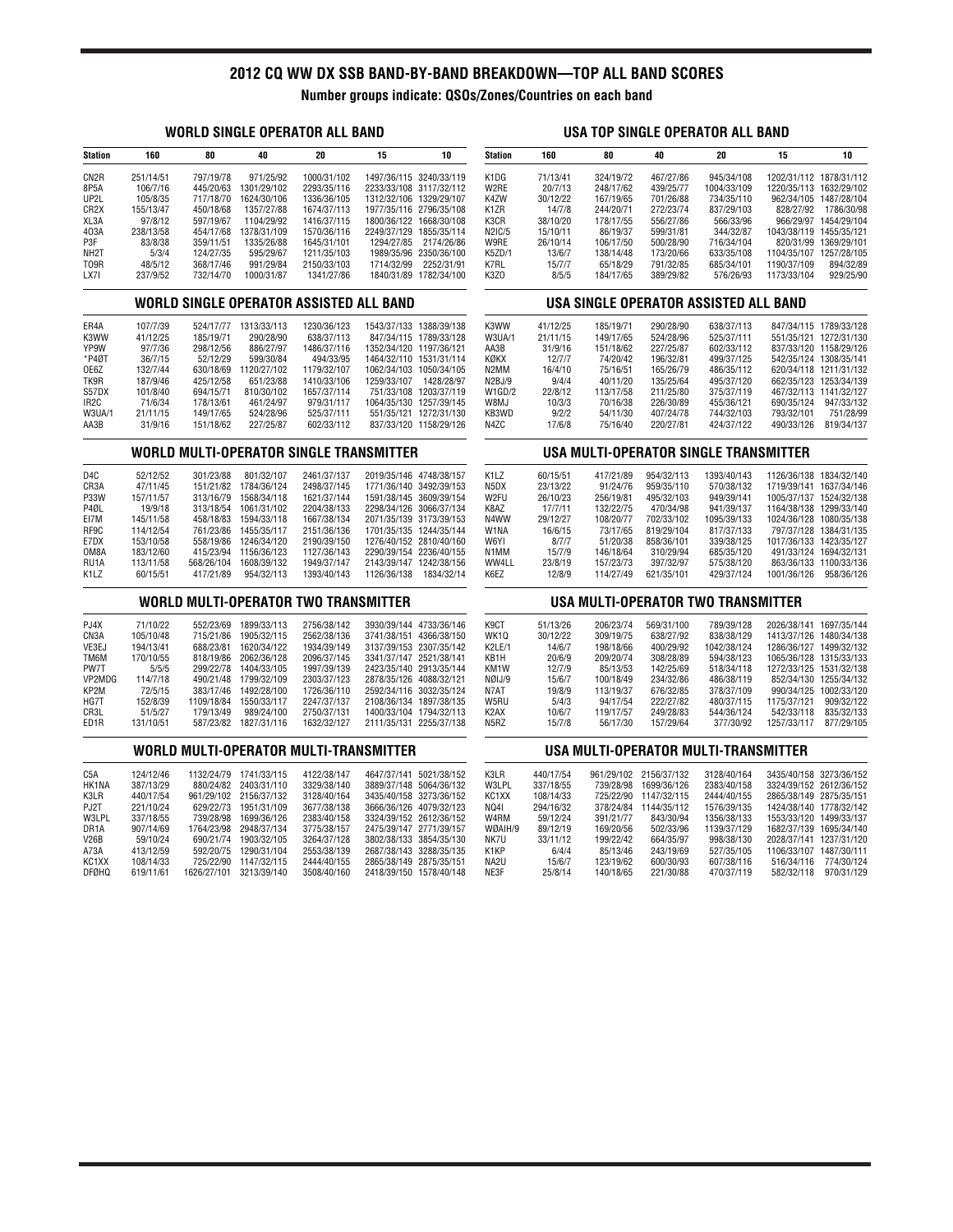## **EUROPE TOP SINGLE OPERATOR ALL BAND**

| Station           | 160       | 80        | 40          | 20          | 15                      | 10                      |
|-------------------|-----------|-----------|-------------|-------------|-------------------------|-------------------------|
| CR <sub>2</sub> X | 155/13/47 | 450/18/68 | 1357/27/88  | 1674/37/113 |                         | 1977/35/116 2796/35/108 |
| 403A              | 238/13/58 | 454/17/68 | 1378/31/109 | 1570/36/116 | 2249/37/129 1855/35/114 |                         |
| LX71              | 237/9/52  | 732/14/70 | 1000/31/87  | 1341/27/86  | 1840/31/89              | 1782/34/100             |
| OE3K              | 197/8/45  | 464/16/62 | 1121/29/105 | 1071/34/103 |                         | 1279/35/113 2210/36/117 |
| <b>OHØX</b>       | 268/10/46 | 596/20/73 | 742/32/112  | 1160/36/120 | 1660/35/129             | 1288/34/111             |
| OH8X              | 144/8/43  | 379/19/65 | 617/32/96   | 1461/35/99  | 1174/33/103             | 1271/30/96              |
| ES5RW             | 184/7/40  | 546/17/62 | 850/29/92   | 1474/32/96  | 1055/34/96              | 986/32/96               |
| UA5B              | 102/7/32  | 509/14/58 | 814/27/81   | 980/31/72   | 1407/33/97              | 1234/31/85              |
| RM3F              | 93/8/36   | 279/12/52 | 998/30/107  | 1350/35/101 | 851/34/97               | 788/32/102              |
| EA1FDI            | 20/3/15   | 110/9/42  | 402/17/67   | 1195/30/93  | 1044/28/77              | 1396/29/79              |

### **EUROPE SINGLE OPERATOR ASSISTED ALL BAND**

| ER4A<br>YP9W      | 107/7/39<br>97/7/36 | 524/17/77<br>298/12/56 | 1313/33/113<br>886/27/97 | 1230/36/123<br>1486/37/116 | 1543/37/133<br>1352/34/120 1197/36/121 | 1388/39/138             |
|-------------------|---------------------|------------------------|--------------------------|----------------------------|----------------------------------------|-------------------------|
| OE6Z              | 132/7/44            | 630/18/69              | 1120/27/102              | 1179/32/107                | 1062/34/103                            | 1050/34/105             |
| TK9R              | 187/9/46            | 425/12/58              | 651/23/88                | 1410/33/106                | 1259/33/107                            | 1428/28/97              |
| S57DX             | 101/8/40            | 694/15/71              | 810/30/102               | 1657/37/114                | 751/33/108                             | 1203/37/119             |
| IR <sub>2</sub> C | 71/6/34             | 178/13/61              | 461/24/97                | 979/31/117                 |                                        | 1064/35/130 1257/39/145 |
| ON4IA             | 81/6/28             | 170/16/60              | 537/29/93                | 1011/32/95                 | 810/34/105                             | 1077/37/121             |
| EF5Y              | 27/4/19             | 396/13/64              | 840/24/82                | 369/31/89                  | 901/35/114                             | 1371/35/138             |
| OHØZ              | 182/9/43            | 326/15/59              | 593/27/94                | 918/35/108                 | 1125/33/113                            | 760/34/108              |
| YP8T              | 115/5/36            | 245/12/55              | 842/29/105               | 552/34/110                 | 1085/35/123                            | 979/38/133              |
|                   |                     |                        |                          |                            |                                        |                         |

### **EUROPE MULTI-OPERATOR SINGLE TRANSMITTER**

| EI7M              | 145/11/58 | 458/18/83  | 1594/33/118 | 1667/38/134 | 2071/35/139 3173/39/153 |             |
|-------------------|-----------|------------|-------------|-------------|-------------------------|-------------|
| E7DX              | 153/10/58 | 558/19/86  | 1246/34/120 | 2190/39/150 | 1276/40/152 2810/40/160 |             |
| OM8A              | 183/12/60 | 415/23/94  | 1156/36/123 | 1127/36/143 | 2290/39/154 2236/40/155 |             |
| RU <sub>1</sub> A | 113/11/58 | 568/26/104 | 1608/39/132 | 1949/37/147 | 2143/39/147 1242/38/156 |             |
| OM7M              | 164/10/57 | 377/19/83  | 1387/36/125 | 1382/38/142 | 1962/39/146 1898/40/151 |             |
| RL3A              | 183/12/61 | 621/25/94  | 1327/38/126 | 2068/37/143 | 1839/39/147             | 1681/37/152 |
| ES9C              | 272/13/59 | 623/20/88  | 1443/35/122 | 1739/37/133 | 2275/39/143 1343/38/153 |             |
| DR <sub>1</sub> D | 60/8/49   | 823/20/88  | 1289/36/123 | 1522/38/137 | 1815/39/141             | 1237/38/143 |
| IR4M              | 93/13/59  | 489/19/91  | 1034/34/119 | 1651/36/139 | 1152/36/141             | 1798/38/153 |
| S <sub>02R</sub>  | 87/11/53  | 289/18/83  | 1374/34/118 | 1297/37/142 | 1866/38/142 1089/39/147 |             |
|                   |           |            |             |             |                         |             |

### **EUROPE MULTI-OPERATOR TWO TRANSMITTER**

| TM6M              | 170/10/55 | 818/19/86  | 2062/36/128 | 2096/37/145 | 3341/37/147 2521/38/141 |                         |
|-------------------|-----------|------------|-------------|-------------|-------------------------|-------------------------|
| HG7T              | 152/8/39  | 1109/18/84 | 1550/33/117 | 2247/37/137 | 2108/36/134 1897/38/135 |                         |
| ED1R              | 131/10/51 | 587/23/82  | 1827/31/116 | 1632/32/127 | 2111/35/131 2255/37/138 |                         |
| IR9Y              | 134/7/47  | 499/15/76  | 1070/32/110 | 1965/35/139 | 2174/37/145 2551/37/150 |                         |
| EC2DX             | 108/9/53  | 570/18/84  | 1700/34/119 | 1493/36/136 |                         | 1868/34/123 1685/39/144 |
| DR5N              | 157/6/37  | 838/18/83  | 1140/35/115 | 1309/38/140 |                         | 1808/36/128 1346/35/140 |
| D <sub>04</sub> W | 225/9/52  | 729/16/74  | 1145/33/118 | 1378/37/137 |                         | 1502/37/142 1423/38/142 |
| S090              | 232/8/49  | 562/16/72  | 1343/32/116 | 1580/36/135 |                         | 1919/36/132 1129/35/129 |
| PI4DX             | 150/8/44  | 241/18/66  | 1103/28/104 | 1035/37/121 | 1511/35/120 1967/39/141 |                         |
| YT9X              | 63/5/25   | 540/12/66  | 1258/31/99  | 1355/37/134 | 2187/38/129 1530/39/135 |                         |

### **EUROPE MULTI-OPERATOR MULTI-TRANSMITTER**

| DR <sub>1</sub> A | 907/14/69 | 1764/23/98  | 2948/37/134 | 3775/38/157 | 2475/39/147 2771/39/157 |                         |
|-------------------|-----------|-------------|-------------|-------------|-------------------------|-------------------------|
| <b>DFØHQ</b>      | 619/11/61 | 1626/27/101 | 3213/39/140 | 3508/40/160 | 2418/39/150 1578/40/148 |                         |
| 9A1A              | 744/12/65 | 1394/18/81  | 2633/36/124 | 2619/37/144 | 3624/39/153 2365/39/154 |                         |
| <b>LZ9W</b>       | 445/10/59 | 1383/25/98  | 2099/36/124 | 3410/36/151 | 2818/37/145 2647/37/148 |                         |
| OT <sub>5</sub> A | 714/13/63 | 1592/17/78  | 3233/38/132 | 3181/38/153 | 1928/36/121 1930/37/122 |                         |
| HG <sub>1</sub> S | 466/10/55 | 1141/17/81  | 2218/34/117 | 2767/37/152 | 2707/38/145 1964/38/148 |                         |
| Z38N              | 336/9/48  | 1056/14/76  | 2080/30/110 | 2206/36/120 | 2755/37/130 3422/39/137 |                         |
| EE1W              | 135/7/40  | 591/17/80   | 1838/28/107 | 2727/36/128 |                         | 1896/33/114 1614/37/127 |
| LY7A              | 514/8/49  | 1208/14/77  | 1793/33/121 | 2539/37/132 | 1710/37/136 1133/35/118 |                         |
| DP6T              | 373/8/51  | 696/15/67   | 1269/33/116 | 1487/36/129 | 1340/37/128 1121/36/139 |                         |
|                   |           |             |             |             |                         |                         |